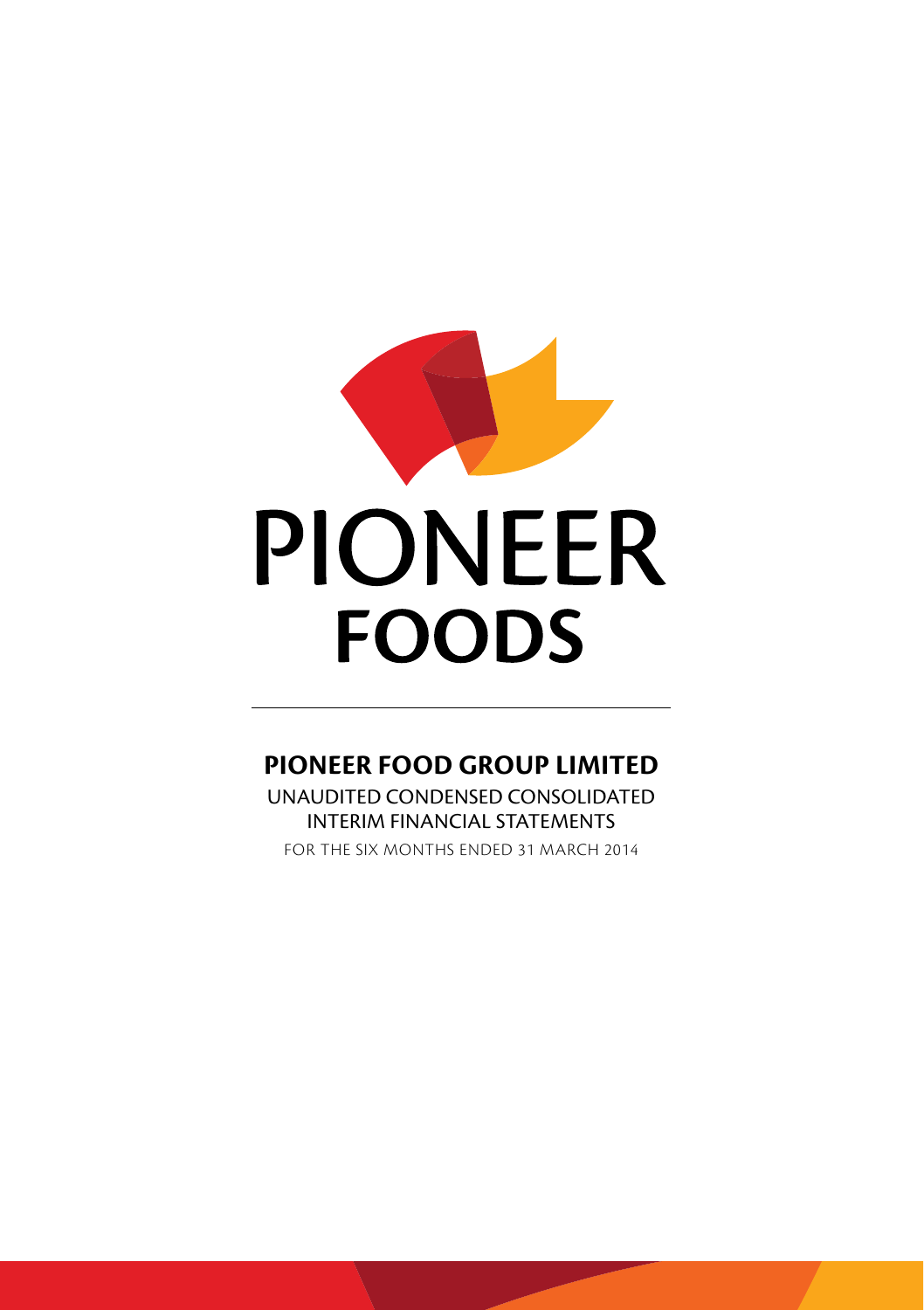

# unaudited Condensedconsolidated INTERIM financial statements for the SIX MONTHS ended 31 march 2014

PIONEER FOOD GROUP LIMITED Incorporated in the Republic of South Africa Registration number: 1996/017676/06 TAX Registration number: 9834/695/71/1 SHARE CODE: PFG ISIN CODE: ZAE000118279 ("Pioneer Foods" or "the Group" or "the Company")

# R8.8bn Revenue for continuing operations: +9%

325c Adjusted headline earnings per share for continuing operations\*: **+41%**

Interim gross dividend per share: **+41%** 65c

# Pioneer foods salient features

| Revenue                                                                                 | R <sub>10</sub> 566 million | $+7%$   |
|-----------------------------------------------------------------------------------------|-----------------------------|---------|
| Revenue for continuing operations                                                       | R8 776 million              | $+9\%$  |
| Interim gross dividend per listed ordinary share (2013: 46 cents)                       | 65 cents                    | $+41%$  |
| Operating profit (before items of a capital nature)                                     | R969 million                | $+96%$  |
| Adjusted operating profit (before items of a capital nature)*                           | R921 million                | $+60%$  |
| Adjusted operating profit (before items of a capital nature) for continuing operations* | R855 million                | $+43%$  |
| Earnings                                                                                | R639 million                | $+96%$  |
| Earnings per share                                                                      | 349 cents                   | $+93%$  |
| Headline earnings                                                                       | R695 million                | $+112%$ |
| Headline earnings per share                                                             | 380 cents                   | $+109%$ |
| Adjusted headline earnings*                                                             | R647 million                | $+60%$  |
| Adjusted headline earnings for continuing operations*                                   | R595 million                | $+44%$  |
| Adjusted headline earnings per share*                                                   | 353 cents                   | $+58%$  |
| Adjusted headline earnings per share for continuing operations*                         | 325 cents                   | $+41%$  |
| Net asset value per share                                                               | 3 819 cents                 | $+8%$   |

*\* Headline earnings and operating profit (before items of a capital nature) adjusted for the IFRS 2 share-based payment income/(charge) on the Phase 1 B-BBEE transaction (2014 and 2013) and re-organisation costs (2013 only).*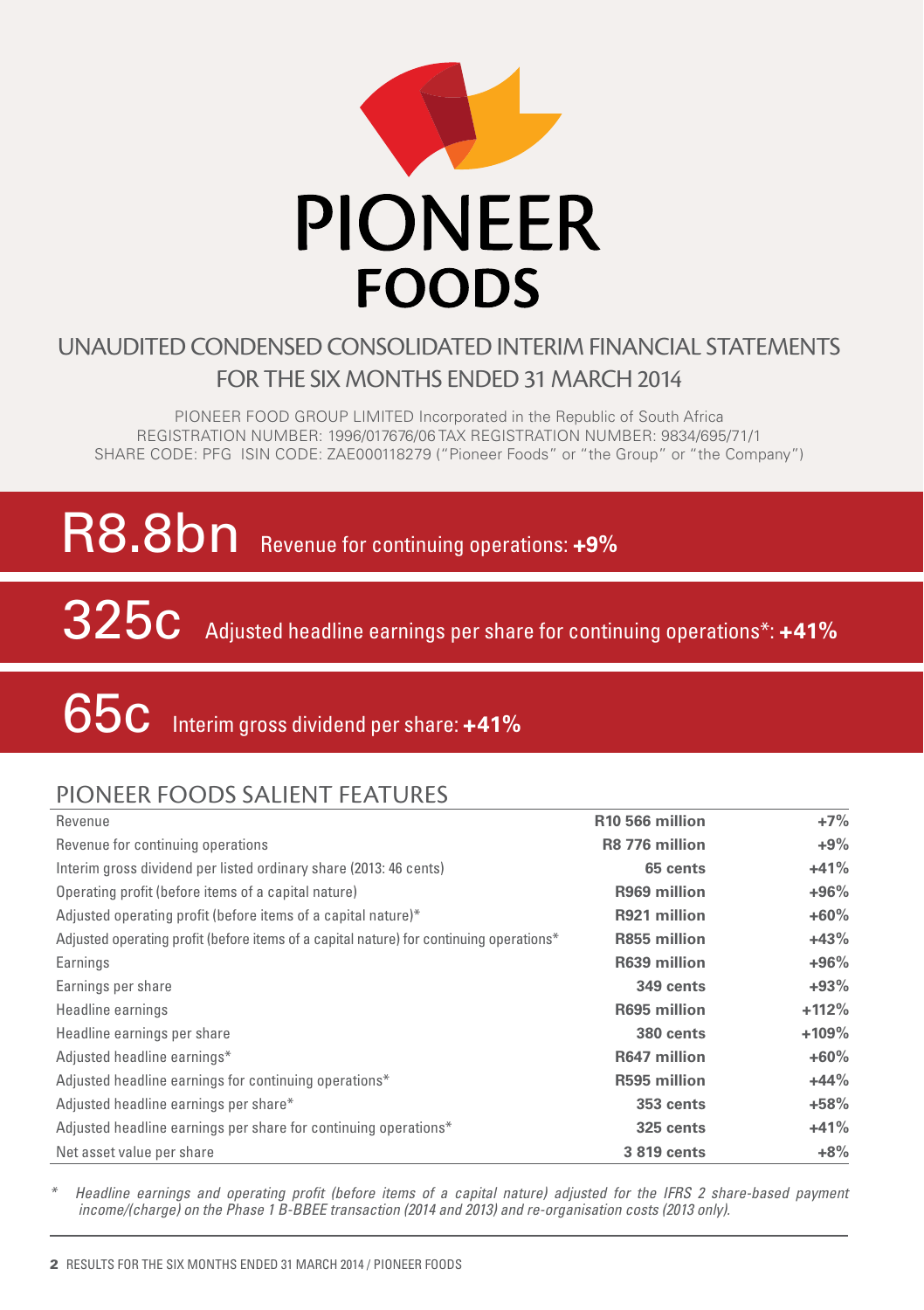#### **COMMENTARY**

#### **Introduction**

Performance for the six months under review is characterised by reasonable growth in revenue with exceptional operating leverage, notwithstanding economic headwinds. The following key value drivers underpinned the Group's performance:

- • Good domestic beverage volume growth
- • Strong export volume growth on both fruit and beverages
- • Normalisation of maize profitability
- Significant progress on cost and efficiency efforts
- Early signs of traction within bakeries
- Export benefits from rand weakness
- • Quantum Foods turnaround

#### **Financial review**

Revenue from continuing operations for the period under review, increased by 9% to R8.8 billion, largely as a consequence of increased selling prices, exports and sales mix. Volumes across the Group's basket increased by 0.4%. Revenue, inclusive of Quantum Foods, increased by 7% to R10.6 billion.

While cost of goods sold from continuing operations increased by 7%, positive leverage was generated with the gross profit margin expanding to 30.3% from 29.3%, consequent to procurement and efficiency gains. Cash operating expenses, excluding the adjustments referenced below, increased marginally by 2% as a result of value enhancement initiatives gaining traction.

Operating profit from continuing operations, before items of a capital nature, and adjusted in the respective periods for the abnormal costs described below, increased by 43% to R855 million, delivering an operating profit margin of 9.7% (2013: 7.4%).

Operating profit includes a share-based payment gain of R48 million, relating to the Phase I (2006) B-BBEE transaction. Conversely, there was a R65 million charge in the comparative period, both purely as a result of the movement in share price and number of scheme participants at each reporting date. The comparative period was also negatively impacted by non-recurring re-organisation costs of R15 million.

Headline earnings from continuing operations, adjusted as described above, increased by 44% to R595 million or 325 cents per share.

Headline earnings for the Group, adjusted as described above, including Quantum Foods, increased by 60% to R647 million.

Net cash profit increased by 47% to R1 091 million and net cash generated from operations amounted to R190 million, after an investment of R886 million in working capital. The increase in working capital results from a seasonal increase in raw material stock and timing differences in respect of trade receipts and payments.

The capital expansion programme is nearing completion with an amount of R259 million invested in the reporting period of which R161 million was attributable to expansion capital, mainly for the completion of the Malmesbury/Paarl mill consolidation project. The balance of R98 million was for replacement capital.

Net interest-bearing debt (excluding third-party funding relating to the 2012 Phase II B-BBEE transaction) increased by R570 million to R1 581 million in the reporting period, with a debt to equity ratio of 23%. The increase in debt during the first half of the year is normal and relates mainly to increased seasonal investment in working capital, which is expected to decrease for the full year.

#### **Essential Foods (formerly Sasko)**

Essential Foods posted pleasing results in a challenging and low-growth market environment. Maize profitability improved to normalised levels. Wheat posted volume growth and the rice performance improved as Thai input costs reduced. Value enhancements in bakeries are showing early indications of progress. Pasta continued to contribute positively.

#### **Bokomo Foods**

Performance by Bokomo Foods was bolstered by a larger fruit crop and a fair performance by the cereals business. Biscuits maintained strong volume growth, but is however loss making, with smaller categories in the portfolio contributing positively. Costs were particularly well managed as the merged Groceries business entity (Bokomo Foods and Ceres Beverages) gained momentum.

#### **Ceres Beverages**

The beverage business performed particularly well, benefiting from:

- • Strong domestic and international volume growth
- Market share gains in the long-life juice category
- • Manufacturing and distribution efficiencies

Competition within the dairy fruit blend category remains fierce with the concomitant pressure on margins.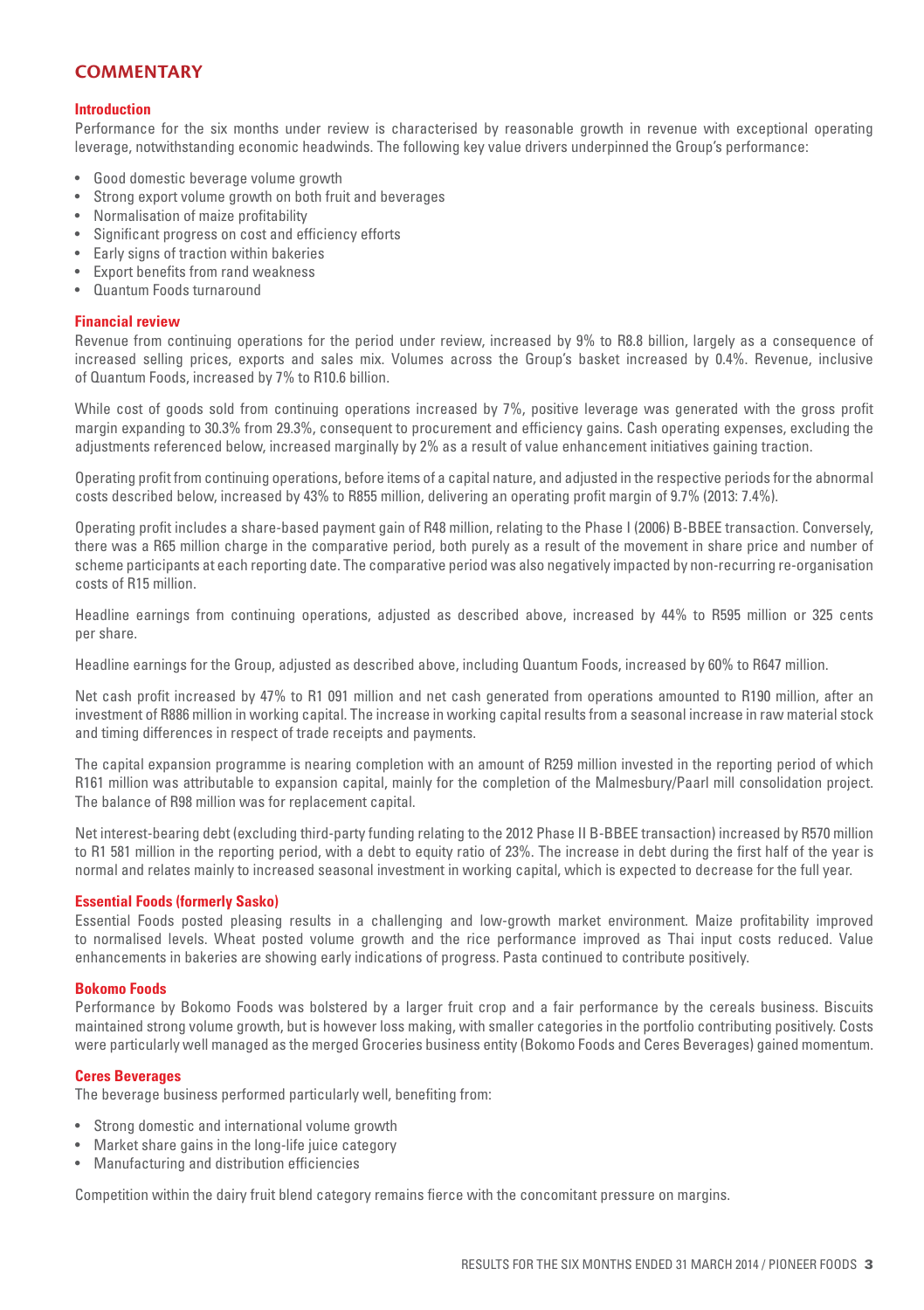#### **Quantum Foods**

The business returned to profitability after significant re-engineering efforts. The following performance drivers contributed to the improvement:

- • Price recovery in the egg category
- Downscaling of broiler operations in the Western Cape
- Significant cost reduction and improved farm productivity
- Solid feeds performance
- Increased contribution from Mega Eggs in Zambia

#### **Prospects**

Prospects for Pioneer Foods remain good despite strong economic headwinds. A critical focus on market share is fundamental as a key source of growth in a highly combative market environment. Continuing transformation of the organisation's business model is an enabling imperative to sustained profitability and margin expansion. Precision in executing the aforementioned will be a high priority. Margin management within the maize category, cost-push inflation, and the generation of value chain efficiencies are key focal points in the second half of the financial year.

#### **Unbundling of Quantum Foods, impairment and joint venture accounting**

In September 2013, Pioneer Foods announced its intention to unbundle Quantum Foods and to list the business as a separate legal entity on the JSE during 2014. The listing is likely to be early in the new financial year, subject to market conditions and regulatory requirements. Accordingly, Quantum Foods has been accounted for as an "asset held for sale" and a "discontinued operation" in terms of *IFRS 5 – Non-current Assets Held for Sale and Discontinued Operations* for the period under review.

As a result, the net assets of Quantum Foods are valued at the lower of its carrying amount or fair value less costs to sell. An independent valuation reflected the continued macro-challenges in the broiler industry and resulted in a further impairment of R57 million to the net asset value of Quantum Foods, included in items of a capital nature of discontinued operations.

Results for the comparative period in the statement of comprehensive income were restated to reflect Quantum Foods as a discontinued operation.

In terms of IFRS 11 and IAS 28, results from joint ventures are now equity accounted and no longer proportionately consolidated as in previous reporting periods. Comparative numbers have been restated accordingly.

#### **Dividend**

A gross interim dividend of 65 cents (2013: 46 cents) per share, an increase of 41%, has been approved and declared by the Board. The applicable dates are as follows:

Last date of trading cum dividend **Friday, 27 June 2014** Case of trading cum dividend Friday, 27 June 2014 Trading ex dividend commences and the second state of the Monday, 30 June 2014<br>Record date Monday, 30 June 2014 Dividend payable Monday, 7 July 2014

Friday, 4 July 2014

A gross interim dividend of 19.5 cents (2013: 13.8 cents) per class A ordinary share, being 30% of the gross interim dividend payable to ordinary shareholders in terms of the rules of the relevant employee scheme, will be paid during July 2014.

Share certificates may not be dematerialised or rematerialised between Monday, 30 June 2014, and Friday, 4 July 2014, both days inclusive.

By order of the Board

**ZL Combi PM Roux**<br>Chairman Chief Exa

*Chief Executive Officer* 

Paarl 19 May 2014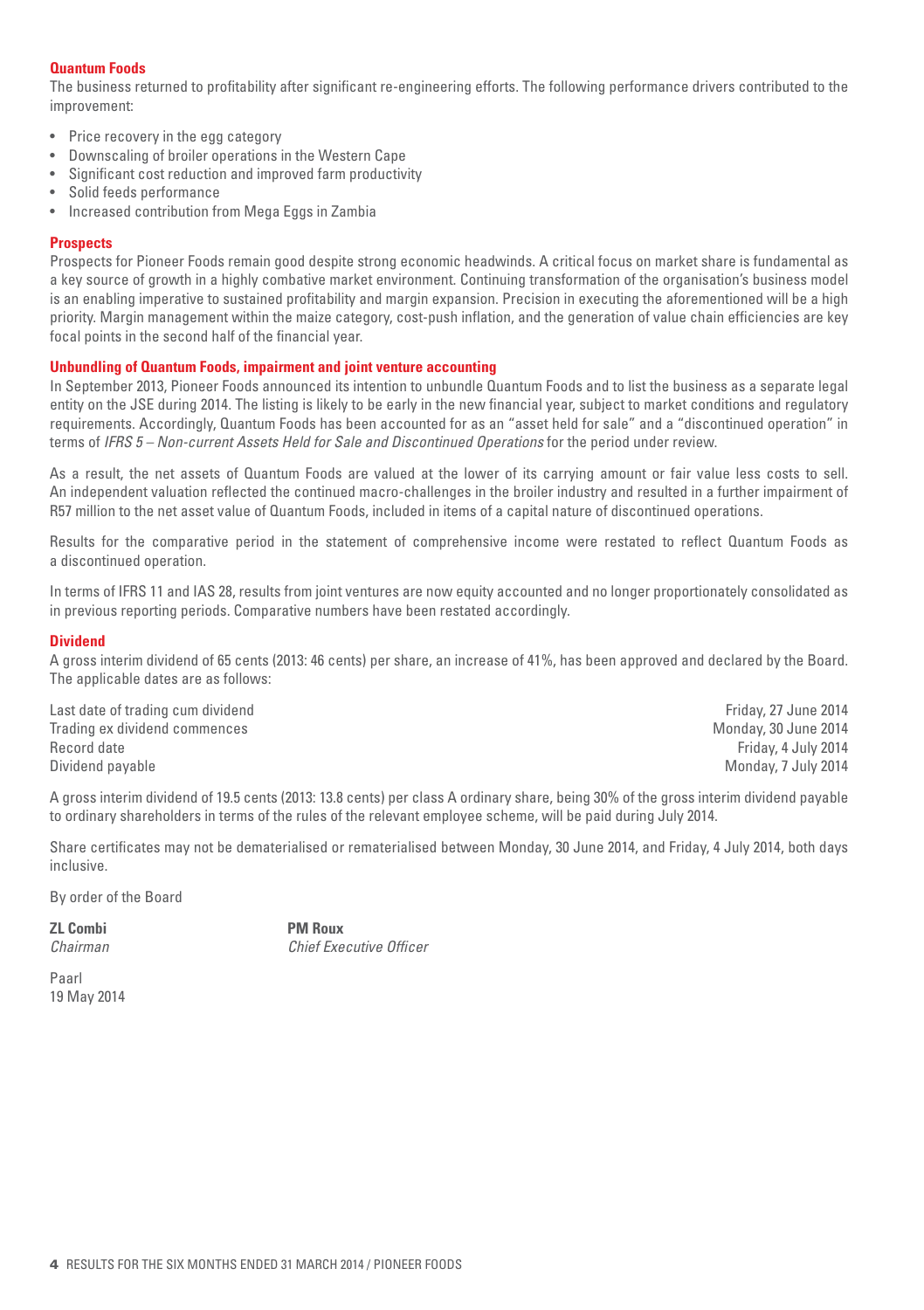# Pioneer food GROUP LIMITED condensed consolidated interim financial statements for the six months ended 31 March 2014

#### **Group Statement of Comprehensive Income**

|                                                                          | <b>Unaudited</b>        |          | Audited      |
|--------------------------------------------------------------------------|-------------------------|----------|--------------|
|                                                                          | <b>Six months ended</b> |          | Year ended   |
|                                                                          | 31 March                |          | 30 September |
|                                                                          |                         | Restated | Restated     |
|                                                                          | 2014                    | 2013     | 2013         |
|                                                                          | R'm                     | R'm      | R'm          |
| <b>Continuing operations</b>                                             |                         |          |              |
| Revenue                                                                  | 8 7 7 5 . 7             | 8071.9   | 16 306.1     |
| Cost of goods sold                                                       | (6114.7)                | (5708.9) | (11527.5)    |
| Gross profit                                                             | 2661.0                  | 2 363.0  | 4778.6       |
| Other income and gains/(losses) - net                                    | 56.3                    | 71.2     | 135.8        |
| Other expenses                                                           | (1814.2)                | (1918.1) | (3907.7)     |
| Excluding the following:                                                 | (1862.3)                | (1838.3) | (3693.3)     |
| Re-organisation costs                                                    |                         | (15.0)   | (68.5)       |
| Phase I B-BBEE transaction share-based payment income/(charge)           | 48.1                    | (64.8)   | (145.9)      |
| Items of a capital nature                                                | 0.6                     | 8.2      | 10.7         |
| Operating profit                                                         | 903.7                   | 524.3    | 1 0 1 7 .4   |
| Investment income                                                        | 10.1                    | 13.0     | 22.6         |
| Finance costs                                                            | (65.4)                  | (49.8)   | (125.5)      |
| Share of profit of investments accounted for using the equity method     | 34.6                    | 3.0      | 24.7         |
| Profit before income tax                                                 | 883.0                   | 490.5    | 939.2        |
| Income tax expense                                                       | (238.8)                 | (154.5)  | (238.7)      |
| Profit for the period from continuing operations                         | 644.2                   | 336.0    | 700.5        |
| Loss for the period from discontinued operations (attributable to owners |                         |          |              |
| of the parent)                                                           | (4.2)                   | (9.4)    | (200.4)      |
| Profit for the period                                                    | 640.0                   | 326.6    | 500.1        |
| Other comprehensive income/(loss) for the period                         |                         |          |              |
| Items that will not subsequently be reclassified to profit or loss:      |                         |          |              |
| Remeasurement of post-employment benefit obligations                     |                         |          | (1.5)        |
| Items that may subsequently be reclassified to profit or loss:           | (23.2)                  | 47.9     | 80.3         |
| Fair value adjustments to cash flow hedging reserve                      | (14.4)                  | 16.3     | 17.3         |
| For the period                                                           | 97.5                    | (29.9)   | (13.7)       |
| Current income tax effect                                                | (28.2)                  | 8.5      | 4.4          |
| Deferred income tax effect                                               | 0.9                     |          |              |
|                                                                          |                         | (0.2)    | (0.5)        |
| Reclassified to profit or loss                                           | (117.5)                 | 52.7     | 37.7         |
| Current income tax effect                                                | 32.4                    | (14.9)   | (10.7)       |
| Deferred income tax effect                                               | 0.5                     | 0.1      | 0.1          |
| Fair value adjustments on available-for-sale financial assets            | 2.8                     | 5.4      | 0.8          |
| For the period                                                           | 5.3                     | 10.3     | 18.8         |
| Deferred income tax effect                                               | (0.7)                   | (1.5)    | (1.7)        |
| Reclassified to profit or loss                                           | (1.8)                   | (3.4)    | (16.3)       |
| Movement on foreign currency translation reserve                         | (11.6)                  | 26.2     | 62.2         |
| Total comprehensive income for the period                                | 616.8                   | 374.5    | 578.9        |
| Profit for the period attributable to:                                   |                         |          |              |
| Owners of the parent                                                     |                         |          |              |
| For continuing operations                                                | 643.4                   | 335.1    | 699.0        |
| For discontinued operations                                              | (4.2)                   | (9.4)    | (200.4)      |
| Non-controlling interest                                                 |                         |          |              |
| For continuing operations                                                | 0.8                     | 0.9      | 1.5          |
|                                                                          | 640.0                   | 326.6    | 500.1        |
| Total comprehensive income for the period attributable to:               |                         |          |              |
| Owners of the parent                                                     |                         |          |              |
| For continuing operations                                                | 646.3                   | 365.4    | 752.5        |
| For discontinued operations                                              | (30.3)                  | 8.2      | (175.1)      |
| Non-controlling interest                                                 |                         |          |              |
| For continuing operations                                                | 0.8                     | 0.9      | 1.5          |
|                                                                          | 616.8                   | 374.5    | 578.9        |
|                                                                          |                         |          |              |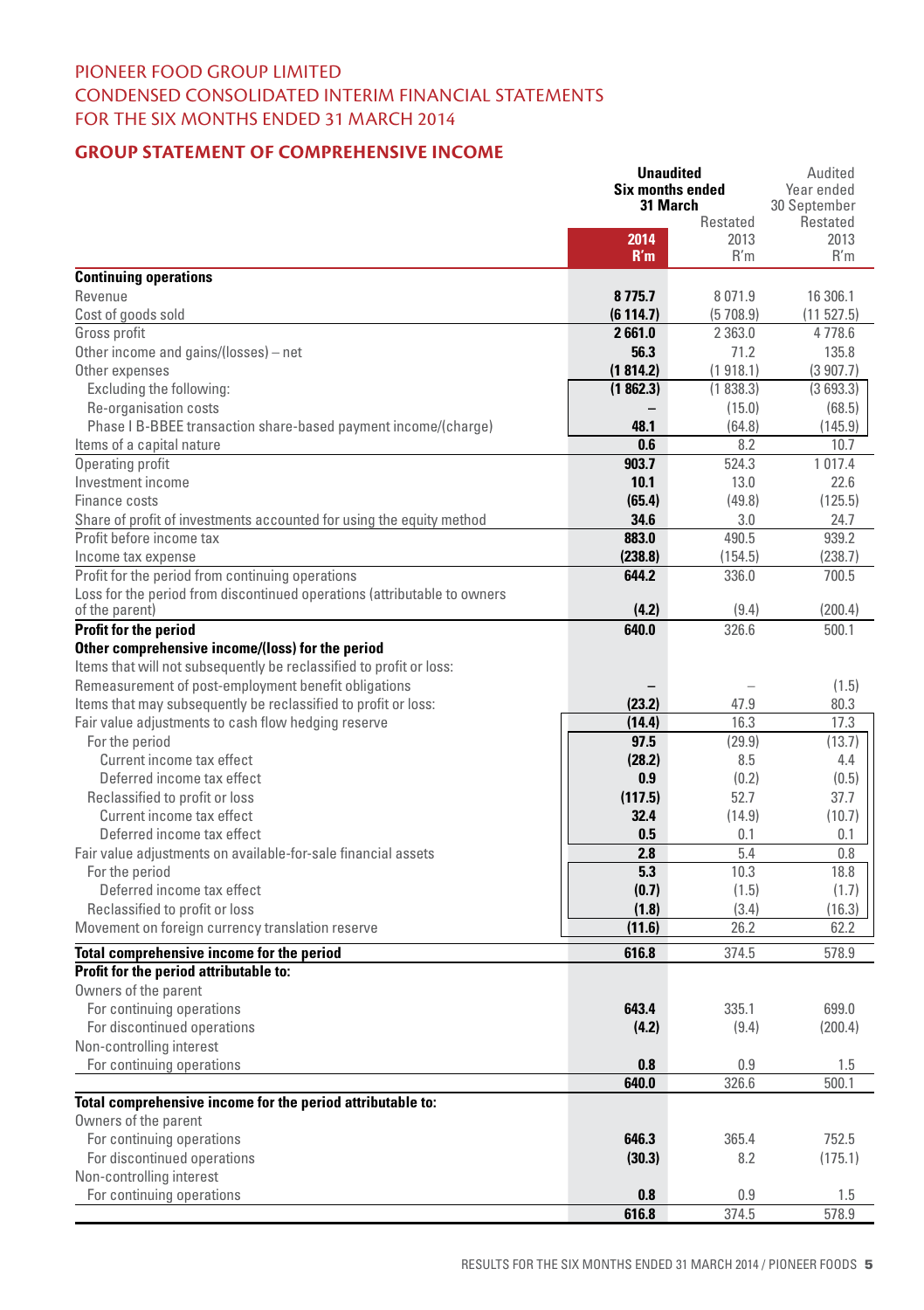### **Headline Earnings Reconciliation**

|                                                                                             |             | Unaudited               | Audited      |
|---------------------------------------------------------------------------------------------|-------------|-------------------------|--------------|
|                                                                                             |             | <b>Six months ended</b> | Year ended   |
|                                                                                             |             | 31 March                | 30 September |
|                                                                                             |             | Restated<br>2013        | Restated     |
|                                                                                             | 2014<br>R'm | R'm                     | 2013<br>R'm  |
|                                                                                             |             |                         |              |
| Reconciliation between profit attributable to owners of the parent<br>and headline earnings |             |                         |              |
| Profit attributable to owners of the parent                                                 |             |                         |              |
| For continuing operations                                                                   | 643.4       | 335.1                   | 699.0        |
| For discontinued operations                                                                 | (4.2)       | (9.4)                   | (200.4)      |
|                                                                                             | 639.2       | 325.7                   | 498.6        |
| Remeasurement of items of a capital nature – continuing operations                          | (0.7)       | (8.2)                   | (10.7)       |
| Net (profit)/loss on disposal of property, plant and equipment and intangible assets        | (0.1)       | (4.8)                   | 4.9          |
| Net profit on disposal of available-for-sale financial assets                               | (1.9)       | (3.4)                   | (16.4)       |
| Impairment of property, plant and equipment and intangible assets and loan                  | 1.3         |                         | 0.8          |
| Tax effect on remeasurement of items of a capital nature                                    | 0.3         | 0.4                     | 1.7          |
|                                                                                             | (0.4)       | (7.8)                   | (9.0)        |
| Remeasurement of items of a capital nature - discontinued operations                        | 76.7        | (1.8)                   | 230.9        |
| Net profit on disposal of property, plant and equipment and intangible assets               | (1.0)       | (1.8)                   | (1.1)        |
| Impairment of property, plant and equipment and intangible assets                           | 77.7        |                         | 232.0        |
| Tax effect on remeasurement of items of a capital nature                                    | (20.4)      | 0.5                     | (23.7)       |
|                                                                                             | 56.3        | (1.3)                   | 207.2        |
| Remeasurement of items of a capital nature included in equity-accounted results             |             |                         |              |
| Effect on remeasurement of items of a capital nature                                        | (0.3)       | 14.4                    | 13.0         |
| Tax effect on remeasurement of items of a capital nature                                    | 0.1         | (3.3)                   | (3.1)        |
|                                                                                             | (0.2)       | 11.1                    | 9.9          |
| <b>Headline earnings</b>                                                                    | 694.9       | 327.7                   | 706.7        |
| For continuing operations                                                                   | 642.8       | 338.4                   | 699.9        |
| For discontinued operations                                                                 | 52.1        | (10.7)                  | 6.8          |
| Phase I B-BBEE transaction share-based payment (income)/charge                              | (48.1)      | 64.8                    | 145.9        |
| Re-organisation costs                                                                       |             | 10.8                    | 49.3         |
| Recognition of deferred income tax asset                                                    |             |                         | (74.1)       |
| Adjusted headline earnings (note 1)                                                         | 646.8       | 403.3                   | 827.8        |
| For continuing operations                                                                   | 594.7       | 414.0                   | 821.0        |
| For discontinued operations                                                                 | 52.1        | (10.7)                  | 6.8          |
| Number of issued ordinary shares (million)                                                  | 231.3       | 230.8                   | 231.0        |
| Number of issued treasury shares:                                                           |             |                         |              |
| - held by subsidiary (million)                                                              | 18.0        | 18.0                    | 18.0         |
| - held by share incentive trust (million)                                                   | 1.2         | 1.9                     | 1.4          |
| - held by B-BBEE equity transaction participants (million)                                  | 18.1        | 18.1                    | 18.1         |
| - held by BEE trust (million)                                                               | 10.6        | 10.6                    | 10.6         |
| Number of issued class A ordinary shares (million)                                          | 6.5         | 7.8                     | 7.4          |
| Weighted average number of ordinary shares (million)                                        | 183.1       | 180.2                   | 181.3        |
| Weighted average number of ordinary shares - diluted (million)                              | 190.7       | 183.0                   | 185.8        |
| Earnings per ordinary share (cents):                                                        |             |                         |              |
| – basic                                                                                     | 349.2       | 180.7                   | 275.0        |
| - diluted                                                                                   | 335.1       | 177.9                   | 268.4        |
| - headline                                                                                  | 379.6       | 181.8                   | 389.8        |
| - diluted headline                                                                          | 364.3       | 179.1                   | 380.4        |
| - adjusted headline (note 1)                                                                | 353.3       | 223.8                   | 456.6        |
| - diluted adjusted headline (note 1)                                                        | 339.1       | 220.4                   | 445.5        |
| - adjusted headline for continuing operations (note 1)                                      | 324.9       | 229.7                   | 452.9        |
| - diluted adjusted headline for continuing operations (note 1)                              | 311.8       | 226.2                   | 442.0        |
| Gross dividend per ordinary share (cents)                                                   | 65.0        | 46.0                    | 132.0        |
| Gross dividend per class A ordinary share (cents)                                           | 19.5        | 13.8                    | 39.6         |
| Net asset value per ordinary share (cents)                                                  | 3818.7      | 3537.9                  | 3 598.1      |
| Debt to equity ratio (%)                                                                    | 29.0        | 31.9                    | 22.2         |

#### **Note 1**

Headline earnings ("HE") is calculated based on Circular 2/2013 issued by the South African Institute of Chartered Accountants. Adjusted HE is defined as HE adjusted for material once-off occurrences as well as for the impact of the share-based payment income/(charge) on the B-BBEE Phase I transaction on profit or loss due to the volatility of this share-based payment income/ (charge). During the reporting periods for the year ended 30 September 2013, and for the six months ended 31 March 2013, HE was adjusted for the impact of once-off re-organisation costs and for the recognition of a deferred income tax asset.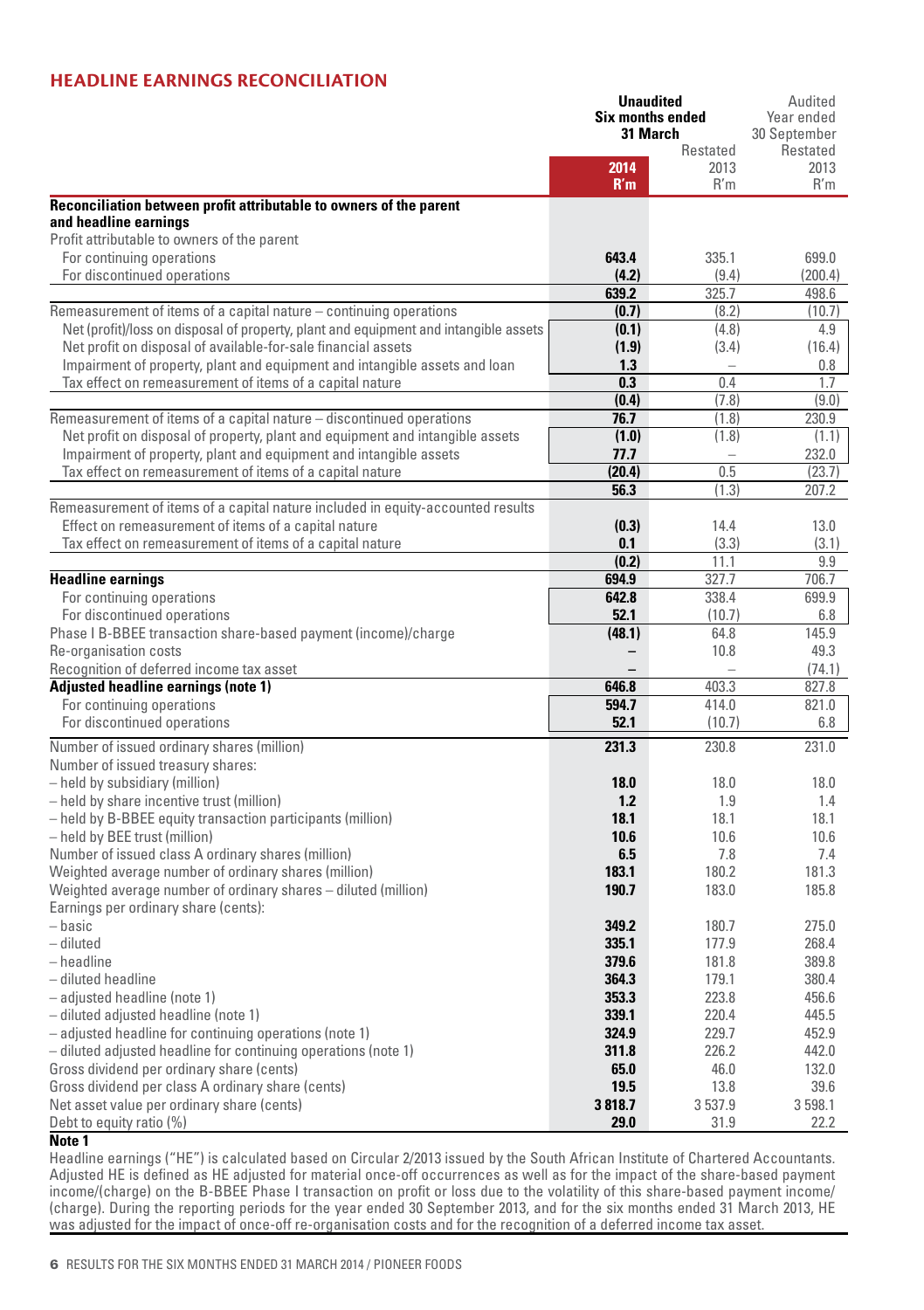### **Group Statement of Financial Position**

|                                                           | Unaudited<br>31 March |             | Audited                  |
|-----------------------------------------------------------|-----------------------|-------------|--------------------------|
|                                                           |                       | Restated    | 30 September<br>Restated |
|                                                           | 2014                  | 2013        | 2013                     |
|                                                           | R'm                   | R'm         | R'm                      |
| <b>Assets</b>                                             |                       |             |                          |
| Property, plant and equipment                             | 4 2 4 2.0             | 5 041.7     | 4 162.6                  |
| Goodwill                                                  | 219.7                 | 291.0       | 217.7                    |
| Other intangible assets                                   | 460.3                 | 474.1       | 470.7                    |
| <b>Biological assets</b>                                  | 16.0                  | 16.0        | 16.0                     |
| Investments in and loans to associates and joint ventures | 366.6                 | 335.3       | 344.1                    |
| Available-for-sale financial assets                       | 64.9                  | 61.2        | 59.0                     |
| Trade and other receivables                               | 22.6                  | 20.8        | 20.7                     |
| Deferred income tax                                       | 74.6                  | 4.6         | 74.1                     |
| <b>Non-current assets</b>                                 | 5466.7                | 6 244.7     | 5 3 6 4 . 9              |
| <b>Current assets</b>                                     | 4913.4                | 5 309.1     | 4416.1                   |
| Inventories                                               | 2635.0                | 2512.1      | 2 401.2                  |
| <b>Biological assets</b>                                  |                       | 289.0       |                          |
| Derivative financial instruments                          | 9.5                   | 7.0         | 10.6                     |
| Trade and other receivables                               | 1950.6                | 2 2 8 9 . 2 | 1624.6                   |
| Current income tax                                        | 0.1                   | 0.6         | 0.7                      |
| Cash and cash equivalents                                 | 318.2                 | 211.2       | 379.0                    |
| Assets of disposal group classified as held for sale      | 2054.0                |             | 1953.4                   |
| <b>Total assets</b>                                       | 12 434.1              | 11 553.8    | 11 734.4                 |
|                                                           |                       |             |                          |
| <b>Equity and liabilities</b>                             |                       |             |                          |
| Capital and reserves attributable to owners of the parent | 7 003.3               | 6 4 4 8.2   | 6 581.3                  |
| Share capital                                             | 23.1                  | 23.1        | 23.1                     |
| Share premium                                             | 2 167.4               | 2 195.2     | 2 188.6                  |
| Treasury shares                                           | (1188.0)              | (1199.3)    | (1190.9)                 |
| Other reserves                                            | 384.4                 | 382.0       | 426.2                    |
| Retained earnings                                         | 5616.4                | 5 047.2     | 5 1 3 4 . 3              |
| Non-controlling interest                                  | 10.1                  | 9.1         | 9.3                      |
| <b>Total equity</b>                                       | 7013.4                | 6457.3      | 6 590.6                  |
| <b>Non-current liabilities</b>                            | 2 30 7.4              | 1445.8      | 2 3 0 4.6                |
| <b>Borrowings</b>                                         |                       |             |                          |
| B-BBEE equity transaction third-party finance             | 449.7                 | 449.7       | 449.7                    |
| Other                                                     | 1016.0                | 9.6         | 1 007.6                  |
| Provisions for other liabilities and charges              | 122.9                 | 122.3       | 120.3                    |
| Share-based payment liability                             | 201.6                 | 171.4       | 251.4                    |
| Deferred income tax                                       | 517.2                 | 692.8       | 475.6                    |
| <b>Current liabilities</b>                                | 2628.2                | 3650.7      | 2 3 5 7 . 2              |
| Trade and other payables                                  | 1692.0                | 1807.8      | 1926.1                   |
| Current income tax                                        | 39.4                  | 13.6        | 28.1                     |
| Derivative financial instruments                          | 6.1                   | 9.1         | 6.2                      |
| <b>Borrowings</b>                                         | 883.0                 | 1808.7      | 381.8                    |
| Loan from joint venture                                   | 7.3                   | 11.1        | 14.7                     |
| Dividends payable                                         | 0.4                   | 0.4         | 0.3                      |
| Liabilities of disposal group classified as held for sale | 485.1                 |             | 482.0                    |
| <b>Total equity and liabilities</b>                       | 12 434.1              | 11 553.8    | 11 734.4                 |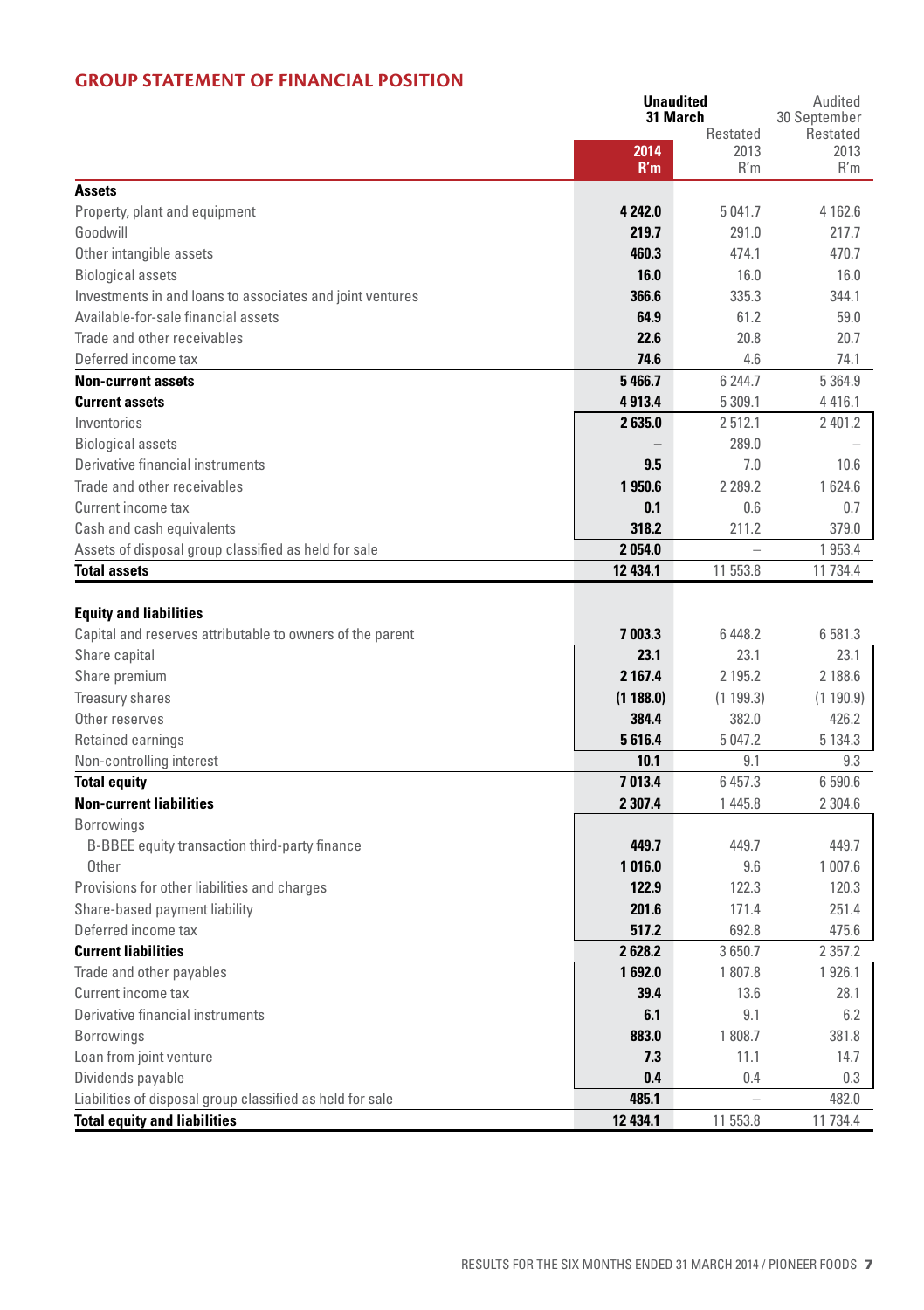# **Group Statement of Changes in Equity**

|                                                            |             | Unaudited<br><b>Six months ended</b><br>31 March |                                         |
|------------------------------------------------------------|-------------|--------------------------------------------------|-----------------------------------------|
|                                                            | 2014<br>R'm | Restated<br>2013<br>R'm                          | 30 September<br>Restated<br>2013<br>R'm |
| Share capital, share premium and treasury shares           | 1 002.5     | 1019.0                                           | 1 0 2 0.8                               |
| Opening balance                                            | 1020.8      | 987.3                                            | 987.3                                   |
| Movement in treasury shares                                | 2.9         | 8.3                                              | 16.7                                    |
| Ordinary shares issued - share appreciation rights         | 25.7        | 36.6                                             | 49.6                                    |
| Employee share scheme - repurchase of shares               | (46.9)      | (13.2)                                           | (32.8)                                  |
| <b>Other reserves</b>                                      | 384.4       | 382.0                                            | 426.2                                   |
| Opening balance                                            | 426.2       | 350.3                                            | 350.3                                   |
| Equity compensation reserve transactions                   | 9.1         | 6.7                                              | 15.2                                    |
| Ordinary shares issued - share appreciation rights         | (25.7)      | (36.6)                                           | (49.6)                                  |
| Deferred income tax on share-based payments                | (2.0)       | 13.7                                             | 30.0                                    |
| Other comprehensive (loss)/income for the period           | (23.2)      | 47.9                                             | 80.3                                    |
| <b>Retained earnings</b>                                   | 5616.4      | 5 047.2                                          | 5 1 3 4 . 3                             |
| Opening balance                                            | 5 134.3     | 4847.3                                           | 4 8 4 7 . 3                             |
| Effect of changes in accounting policies                   |             | 0.7                                              | 0.7                                     |
| Restated opening balance                                   | 5 1 3 4 .3  | 4 8 4 8 .0                                       | 4 8 4 8 .0                              |
| Profit for the period                                      | 639.2       | 325.7                                            | 498.6                                   |
| Other comprehensive loss for the period                    |             |                                                  | (1.5)                                   |
| Dividends paid                                             | (157.6)     | (127.5)                                          | (211.3)                                 |
| Management share incentive scheme - disposal of shares     | 0.9         | 1.1                                              | 0.8                                     |
| Employee share scheme - transfer tax on share transactions | (0.4)       | (0.1)                                            | (0.3)                                   |
| <b>Non-controlling interest</b>                            | 10.1        | 9.1                                              | 9.3                                     |
| Opening balance                                            | 9.3         | 8.2                                              | 8.2                                     |
| Dividend paid                                              |             |                                                  | (0.4)                                   |
| Profit for the period                                      | 0.8         | 0.9                                              | 1.5                                     |
| <b>Total equity</b>                                        | 7013.4      | 6 457.3                                          | 6 590.6                                 |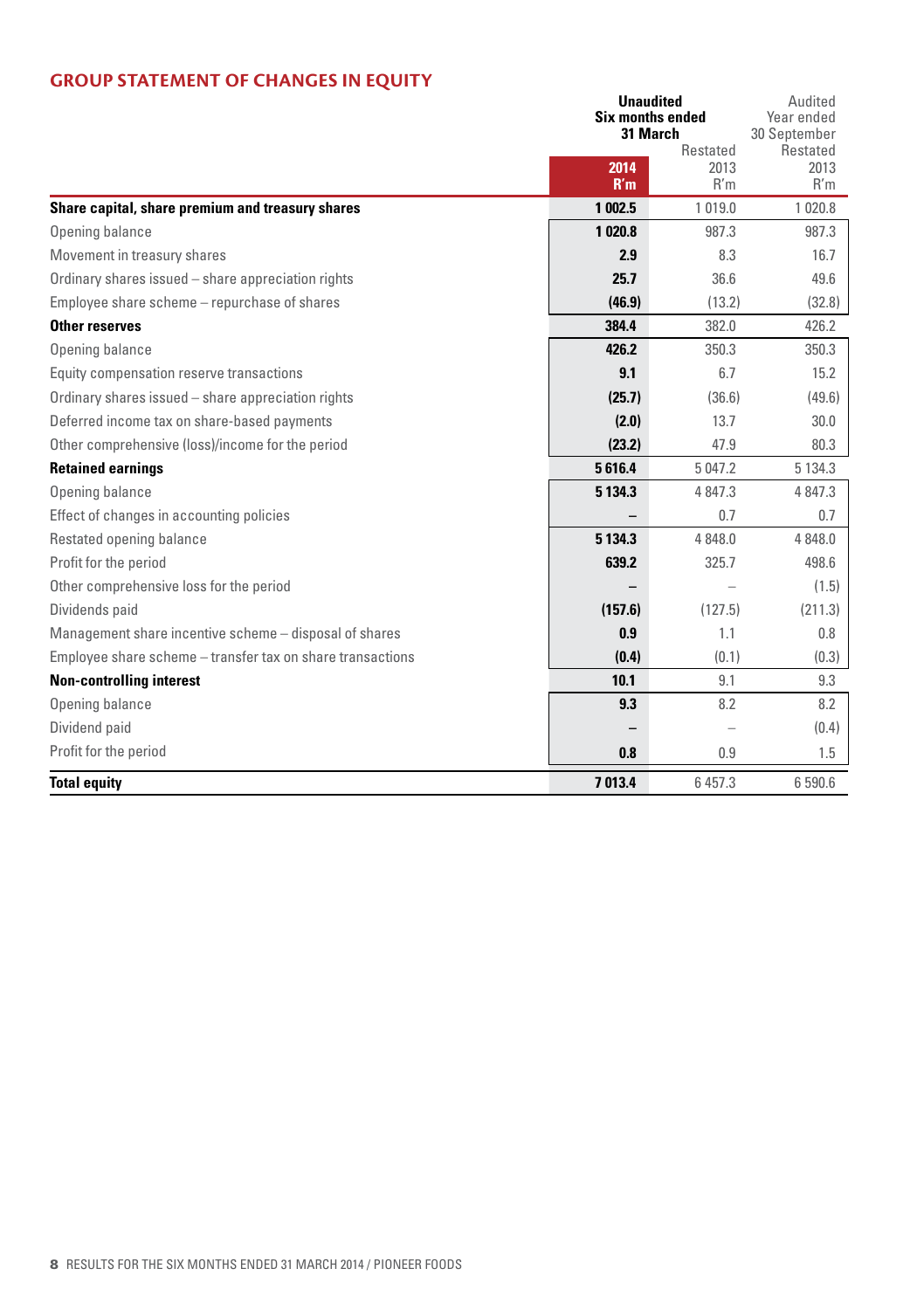#### **Group Statement of Cash Flows**

|                                                                                         |             | <b>Unaudited</b>                    | Audited<br>Year ended    |
|-----------------------------------------------------------------------------------------|-------------|-------------------------------------|--------------------------|
|                                                                                         |             | <b>Six months ended</b><br>31 March |                          |
|                                                                                         |             | Restated                            | 30 September<br>Restated |
|                                                                                         | 2014<br>R'm | 2013<br>R'm                         | 2013<br>R'm              |
| Net cash profit from operating activities                                               | 1090.9      | 741.6                               | 1 556.3                  |
| Cash effect from hedging activities                                                     | (14.7)      | 22.8                                | 22.7                     |
| Working capital changes                                                                 | (886.3)     | (587.5)                             | 66.8                     |
| Accrual for Competition Commission penalties paid                                       |             | (216.7)                             | (216.7)                  |
| Net cash generated from/(utilised in) operations                                        | 189.9       | (39.8)                              | 1429.1                   |
| Income tax paid                                                                         | (188.8)     | (103.5)                             | (233.1)                  |
| Net cash flow from/(utilised in) operating activities                                   | 1.1         | (143.3)                             | 1 1 9 6 . 0              |
| Net cash flow from investment activities                                                | (210.8)     | (747.8)                             | (1287.2)                 |
| Property, plant and equipment and intangible assets                                     |             |                                     |                          |
| - additions                                                                             | (160.7)     | (384.7)                             | (828.1)                  |
| $-$ replacements                                                                        | (97.8)      | (95.7)                              | (235.0)                  |
| - proceeds on disposal                                                                  | 33.0        | 17.6                                | 26.7                     |
| <b>Business combinations</b>                                                            |             | (315.0)                             | (315.0)                  |
| Proceeds on disposal of and changes in available-for-sale financial assets<br>and loans | (9.3)       | 7.9                                 | 26.4                     |
| Interest received                                                                       | 10.5        | 12.9                                | 22.5                     |
| Dividends received                                                                      | 0.7         | 0.8                                 | 1.7                      |
| Dividends received from joint ventures                                                  | 12.8        | 8.0                                 | 13.3                     |
| Dividends received from associates                                                      |             | 0.4                                 | 0.3                      |
| Net cash flow from financing activities                                                 | (260.1)     | (319.6)                             | (200.2)                  |
| Proceeds from syndicated borrowings                                                     |             |                                     | 1870.0                   |
| Proceeds/(repayments) of other borrowings                                               | 15.5        | (126.7)                             | (1698.8)                 |
| Share schemes transactions                                                              | (44.9)      | (4.7)                               | (17.1)                   |
| Interest paid                                                                           | (73.2)      | (60.5)                              | (142.8)                  |
| Dividends paid                                                                          | (157.5)     | (127.7)                             | (211.5)                  |
| Net decrease in cash, cash equivalents and bank overdrafts                              | (469.8)     | (1 210.7)                           | (291.4)                  |
| Net cash, cash equivalents and bank overdrafts at beginning of period                   | 65.6        | 357.0                               | 357.0                    |
| Net cash, cash equivalents and bank overdrafts at end of period                         | (404.2)     | (853.7)                             | 65.6                     |
| For continuing operations                                                               | (513.9)     | (853.7)                             | 41.0                     |
| For discontinued operations                                                             | 109.7       |                                     | 24.6                     |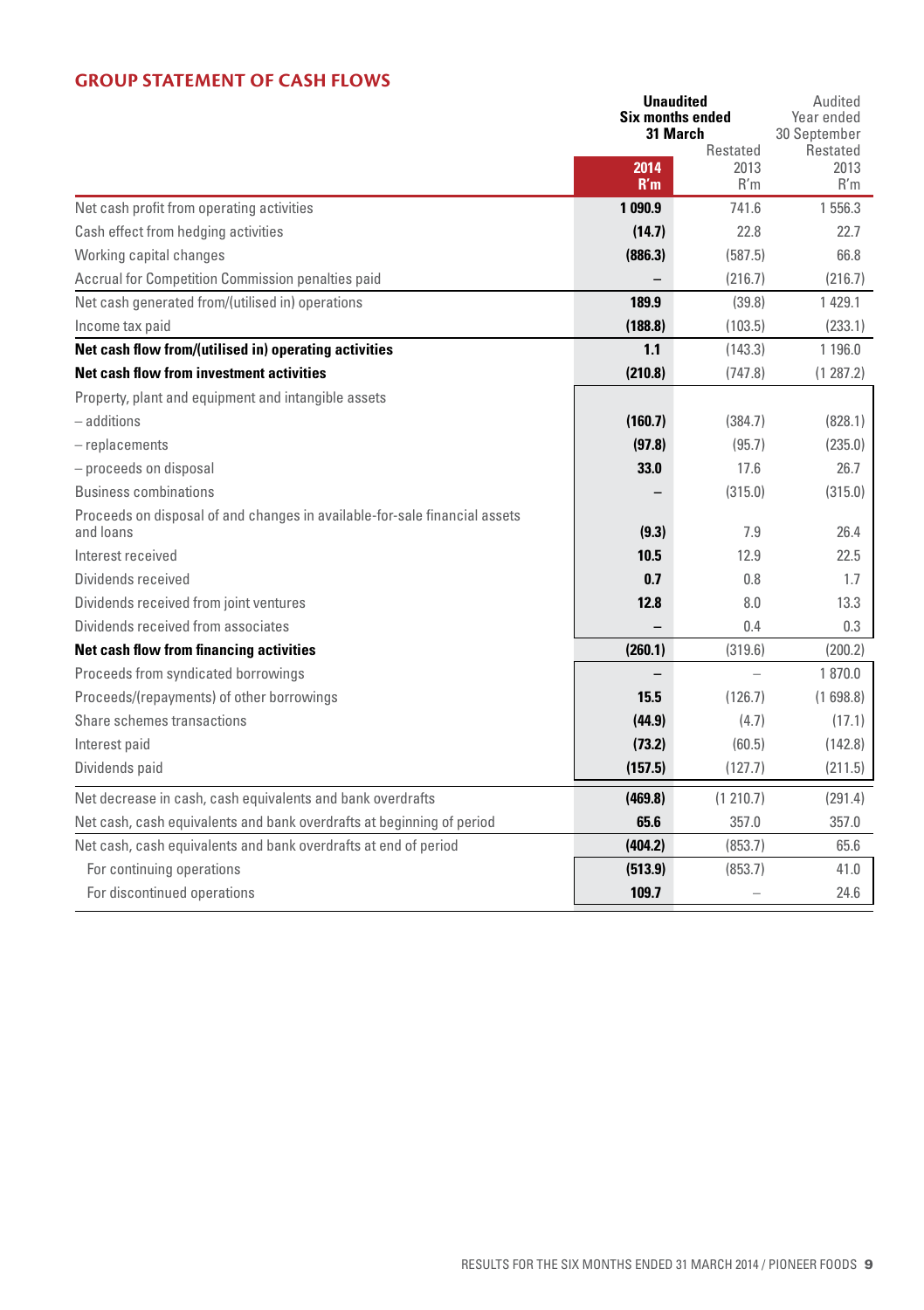#### **Group Segment Report**

|                                                                                                      | Unaudited                           |          | Audited                  |
|------------------------------------------------------------------------------------------------------|-------------------------------------|----------|--------------------------|
|                                                                                                      | <b>Six months ended</b><br>31 March |          | Year ended               |
|                                                                                                      |                                     | Restated | 30 September<br>Restated |
|                                                                                                      | 2014                                | 2013     | 2013                     |
|                                                                                                      | R'm                                 | R'm      | R'm                      |
| <b>Segment revenue (Note 1)</b>                                                                      |                                     |          |                          |
| <b>Essential Foods (formerly Sasko)</b>                                                              | 5404.1                              | 5 100.4  | 10 379.5                 |
| Quantum Foods                                                                                        | 1789.9                              | 1769.5   | 3575.6                   |
| Bokomo Foods                                                                                         | 1791.7                              | 1481.2   | 3 148.4                  |
| <b>Ceres Beverages</b>                                                                               | 1705.3                              | 1610.2   | 3021.2                   |
|                                                                                                      | 10 691.0                            | 9961.3   | 20 124.7                 |
| Less: Internal revenue                                                                               | (125.5)                             | (125.4)  | (248.5)                  |
| Total                                                                                                | 10 565.5                            | 9835.9   | 19876.2                  |
| <b>Segment results (Note 1)</b>                                                                      |                                     |          |                          |
| <b>Essential Foods (formerly Sasko)</b>                                                              | 527.1                               | 349.6    | 784.3                    |
| Quantum Foods                                                                                        | 26.2                                | (32.6)   | (18.9)                   |
| Bokomo Foods                                                                                         | 185.0                               | 133.1    | 279.0                    |
| <b>Ceres Beverages</b>                                                                               | 215.4                               | 169.0    | 263.8                    |
| Other                                                                                                | (60.8)                              | (59.7)   | (154.3)                  |
|                                                                                                      | 892.9                               | 559.4    | 1 1 5 3 . 9              |
| Reversal of depreciation charge in Quantum Foods legal entities                                      |                                     |          |                          |
| (asset held for sale)                                                                                | 28.2                                |          |                          |
| Phase I B-BBEE transaction share-based payment income/(charge)                                       | 48.1                                | (64.8)   | (145.9)                  |
| Operating profit before items of a capital nature                                                    | 969.2                               | 494.6    | 1 008.0                  |
| Reconciliation of operating profit (before items of a capital nature) to profit<br>before income tax |                                     |          |                          |
| Operating profit before items of a capital nature                                                    | 969.2                               | 494.6    | 1 008.0                  |
| Adjusted for:                                                                                        |                                     |          |                          |
| Remeasurement of items of a capital nature                                                           | (76.0)                              | 10.0     | (220.2)                  |
| Interest income                                                                                      | 10.5                                | 12.9     | 22.5                     |
| Dividends received                                                                                   | 0.7                                 | 0.8      | 1.7                      |
| Finance costs                                                                                        | (65.4)                              | (50.6)   | (126.3)                  |
| Share of profit of investments accounted for using the equity method                                 | 34.6                                | 3.3      | 24.8                     |
| Profit before income tax (including discontinued operations)                                         | 873.6                               | 471.0    | 710.5                    |
| Note 1                                                                                               |                                     |          |                          |
| Includes discontinued operations.                                                                    |                                     |          |                          |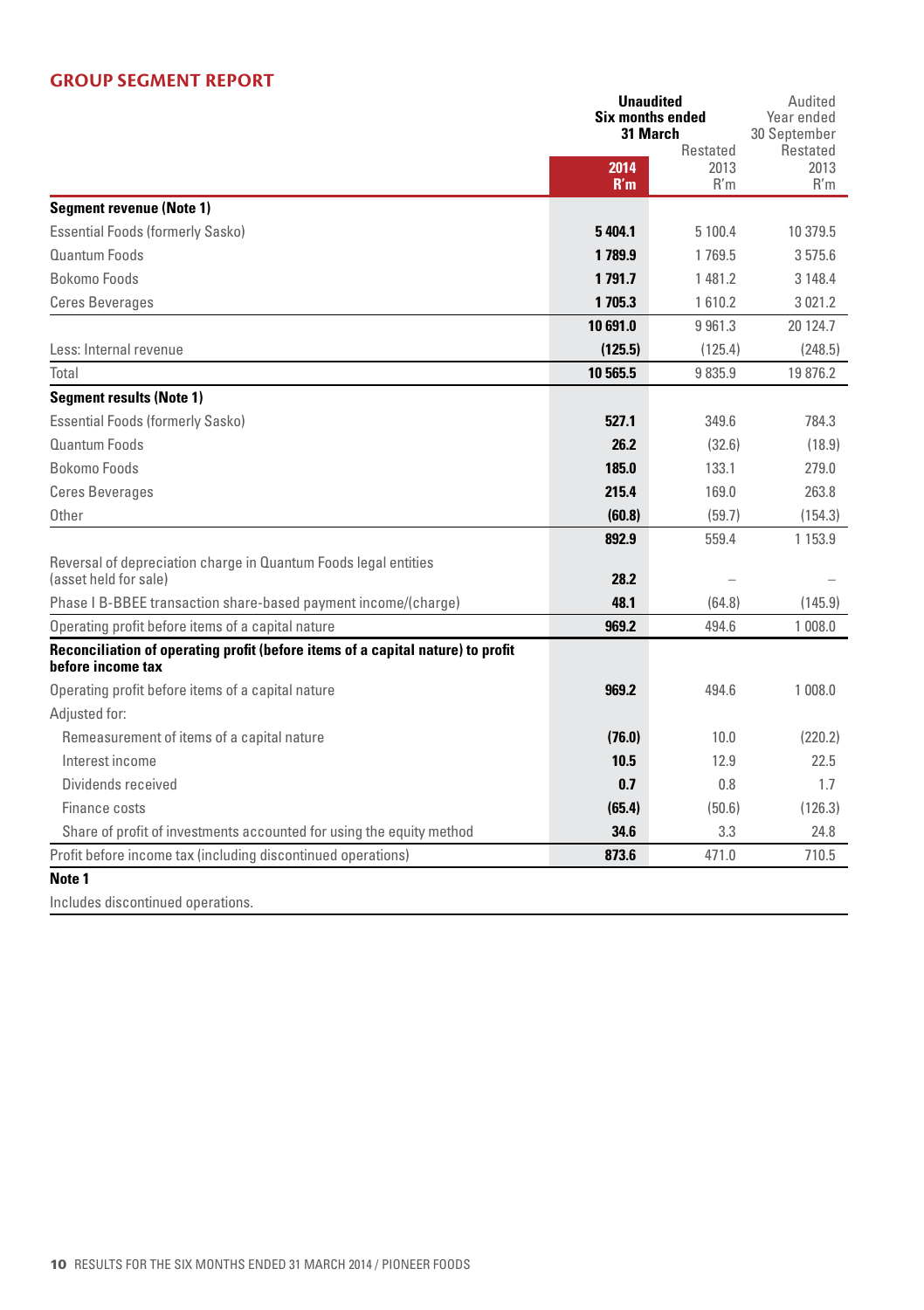### **Notes to the condensed consolidated interim financial statements**

#### **1. Basis of preparation**

 The unaudited condensed consolidated interim financial statements of the Group for the six months ended 31 March 2014 have been prepared in accordance with International Financial Reporting Standards ("IFRS"), the Listings Requirements of the JSE Ltd and the Companies Act of South Africa, Act 71 of 2008, as amended. The condensed interim financial statements comply with the requirements of *IAS 34 – Interim Financial Reporting*, the SAICA Financial Reporting Guides as issued by the Accounting Practices Committee and the Financial Reporting Pronouncements as issued by the Financial Reporting Standards Council. These condensed interim financial statements have not been audited.

 The directors take full responsibility for the preparation of the interim financial statements and that the financial information has been correctly extracted from the underlying financial records.

#### **2. Accounting policies**

 These condensed consolidated interim financial statements incorporate accounting policies that are consistent with those applied in the Group's annual financial statements for the year ended 30 September 2013 and with those of previous financial years, except for the adoption of the following new standards, amendments to published standards and interpretations that became effective for the current reporting period beginning on 1 October 2013:

#### *IAS 19 – (revised) Employee benefits*

 IAS 19 (revised) amends the accounting for employment benefits. The Group has applied the standard retrospectively in accordance with the transitional provisions of the standard. The amended standard impacted the Group's treatment of the provision for post-retirement medical benefits. The financial effect thereof has been disclosed in note 11.

#### *IFRS 10 – Consolidated financial statements*

 Under IFRS 10, subsidiaries are all entities (including structured entities) over which the Group has control. The Group controls an entity when the Group has power over an entity, is exposed to, or has rights to, variable returns from its involvement with the entity and has the ability to affect these returns through its power over the entity. Subsidiaries are fully consolidated from the date on which control is transferred to the Group. They are deconsolidated from the date that control ceases. The Group has applied IFRS 10 retrospectively in accordance with the transitional provisions of IFRS 10. The adoption of this new standard did not have an effect on the financial position or results of the Group.

#### *IFRS 11 – Joint arrangements*

 Under IFRS 11, investments in joint arrangements are classified either as joint operations or joint ventures depending on the contractual rights and obligations each investor has, rather than the legal structure of the joint arrangement. Before 1 October 2013, the Group's interest in its jointly controlled entities was accounted for using proportionate consolidation. Under IFRS 11, these jointly controlled entities have been classified as joint ventures and have been accounted for using the equity method. The Group has applied the new policy for its interest in the joint ventures in accordance with the transitional provisions of IFRS 11. The financial effects of this change have been disclosed in note 11.

#### *IFRS 13 – Fair value measurement*

 IFRS 13 measurement and disclosure requirements are applicable for the 30 September 2014 financial year-end. The Group has included the disclosures required by IAS 34 paragraph 16A(j) in these interim financial statements (refer to note 10). The adoption of this new standard did not have any material impact on the Group's results and cash flows for the six months ended 31 March 2014 and the financial position at 31 March 2014.

 In preparing these condensed consolidated interim financial statements, the significant judgements made by management in applying the Group's accounting policies and the key sources of estimation uncertainty were the same as those that applied to the consolidated financial statements for the year ended 30 September 2013.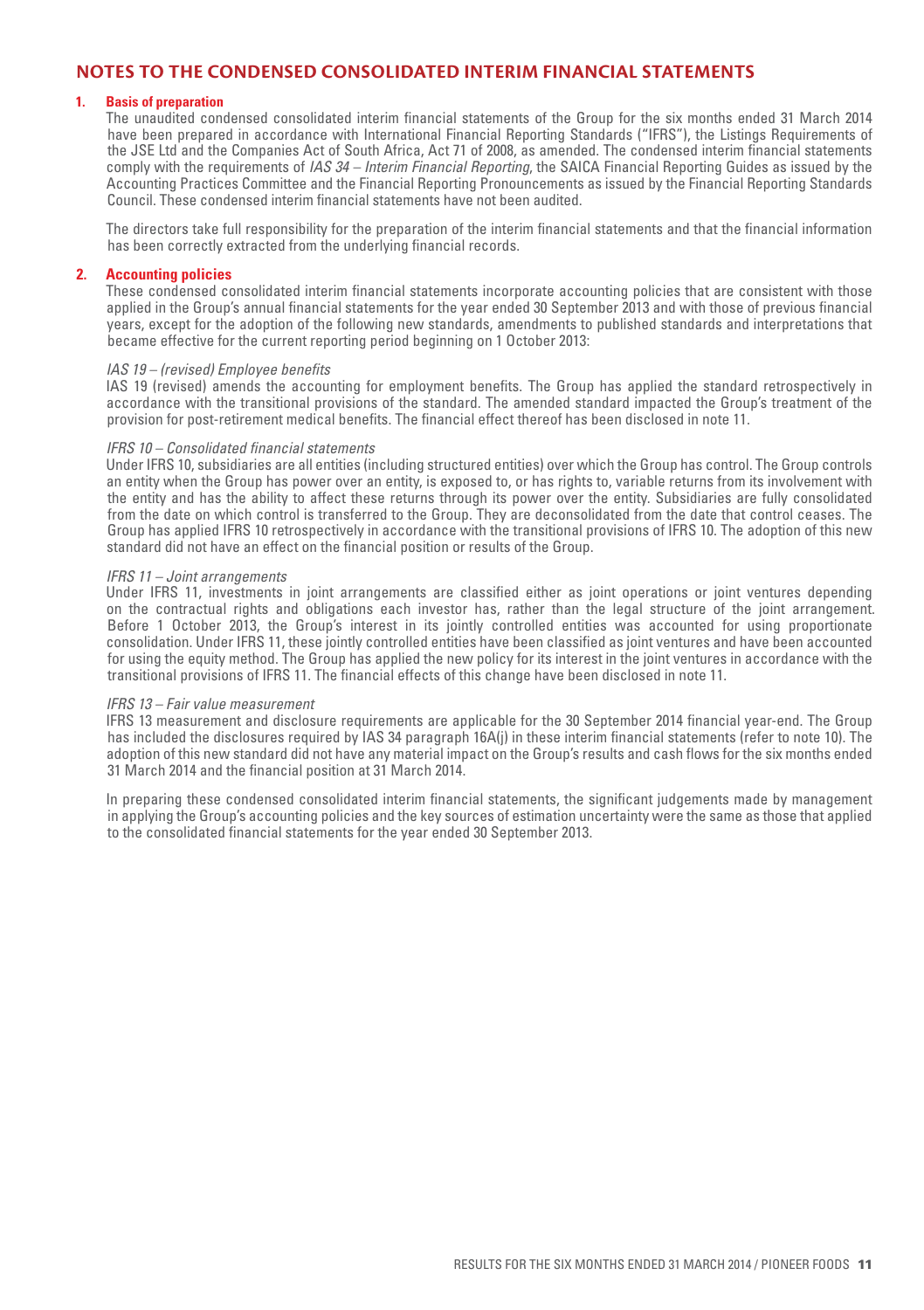|    |                                                                                                                                                                                                                                                                        | <b>Unaudited</b><br><b>Six months ended</b><br>31 March |               | Audited<br>Year ended<br>30 September |
|----|------------------------------------------------------------------------------------------------------------------------------------------------------------------------------------------------------------------------------------------------------------------------|---------------------------------------------------------|---------------|---------------------------------------|
|    |                                                                                                                                                                                                                                                                        | 2014                                                    | 2013          | 2013                                  |
| 3. | <b>Share capital</b>                                                                                                                                                                                                                                                   |                                                         |               |                                       |
|    | During the period under review the following share<br>transactions occurred:                                                                                                                                                                                           |                                                         |               |                                       |
|    | Number of listed issued and fully paid ordinary shares                                                                                                                                                                                                                 |                                                         |               |                                       |
|    | At beginning of period                                                                                                                                                                                                                                                 | 231 006 847                                             | 230 314 486   | 230 314 486                           |
|    | Shares issued in terms of employee share appreciation rights<br>scheme                                                                                                                                                                                                 | 297 286                                                 | 526 261       | 692 361                               |
|    | At end of period                                                                                                                                                                                                                                                       | 231 304 133                                             | 230 840 747   | 231 006 847                           |
|    | 297,286 (30 September 2013: 692,361 and 31 March 2013: 526,261)<br>listed ordinary shares of 10 cents each were issued at an average<br>of R86.54 (30 September 2013: R71.64 and 31 March 2013: R69.46)<br>per share in terms of the share appreciation rights scheme. |                                                         |               |                                       |
|    | Number of treasury shares held by the share incentive trust                                                                                                                                                                                                            |                                                         |               |                                       |
|    | At beginning of period                                                                                                                                                                                                                                                 | 1 422 116                                               | 2 545 933     | 2 545 933                             |
|    | Movement in shares                                                                                                                                                                                                                                                     | (188756)                                                | (640916)      | (1123817)                             |
|    | At end of period                                                                                                                                                                                                                                                       | 1 233 360                                               | 1 905 017     | 1 422 116                             |
|    | Proceeds on the sale of treasury shares by the share<br>incentive trust (R'000)                                                                                                                                                                                        | 4018                                                    | 10 267        | 18 662                                |
|    | Number of treasury shares held by B-BBEE transaction participants                                                                                                                                                                                                      |                                                         |               |                                       |
|    | At beginning and end of period                                                                                                                                                                                                                                         | 18 091 661                                              | 18 091 661    | 18 091 661                            |
|    | Number of treasury shares held by BEE Trust                                                                                                                                                                                                                            |                                                         |               |                                       |
|    | At beginning and end of period                                                                                                                                                                                                                                         | 10 599 988                                              | 10 599 988    | 10 599 988                            |
|    | Number of treasury shares held by a subsidiary                                                                                                                                                                                                                         |                                                         |               |                                       |
|    | At beginning and end of period                                                                                                                                                                                                                                         | 17 982 056                                              | 17 982 056    | 17 982 056                            |
|    | Number of unlisted class A ordinary shares                                                                                                                                                                                                                             |                                                         |               |                                       |
|    | At beginning of period                                                                                                                                                                                                                                                 | 7367360                                                 | 8 198 120     | 8 198 120                             |
|    | Shares bought back and cancelled                                                                                                                                                                                                                                       | (885 500)                                               | (400 890)     | (830760)                              |
|    | At end of period                                                                                                                                                                                                                                                       | 6 481 860                                               | 7 7 9 7 2 3 0 | 7 367 360                             |
|    | Purchase consideration paid for unlisted class A ordinary shares<br>bought back (R'000)                                                                                                                                                                                | 46853                                                   | 13 199        | 32 736                                |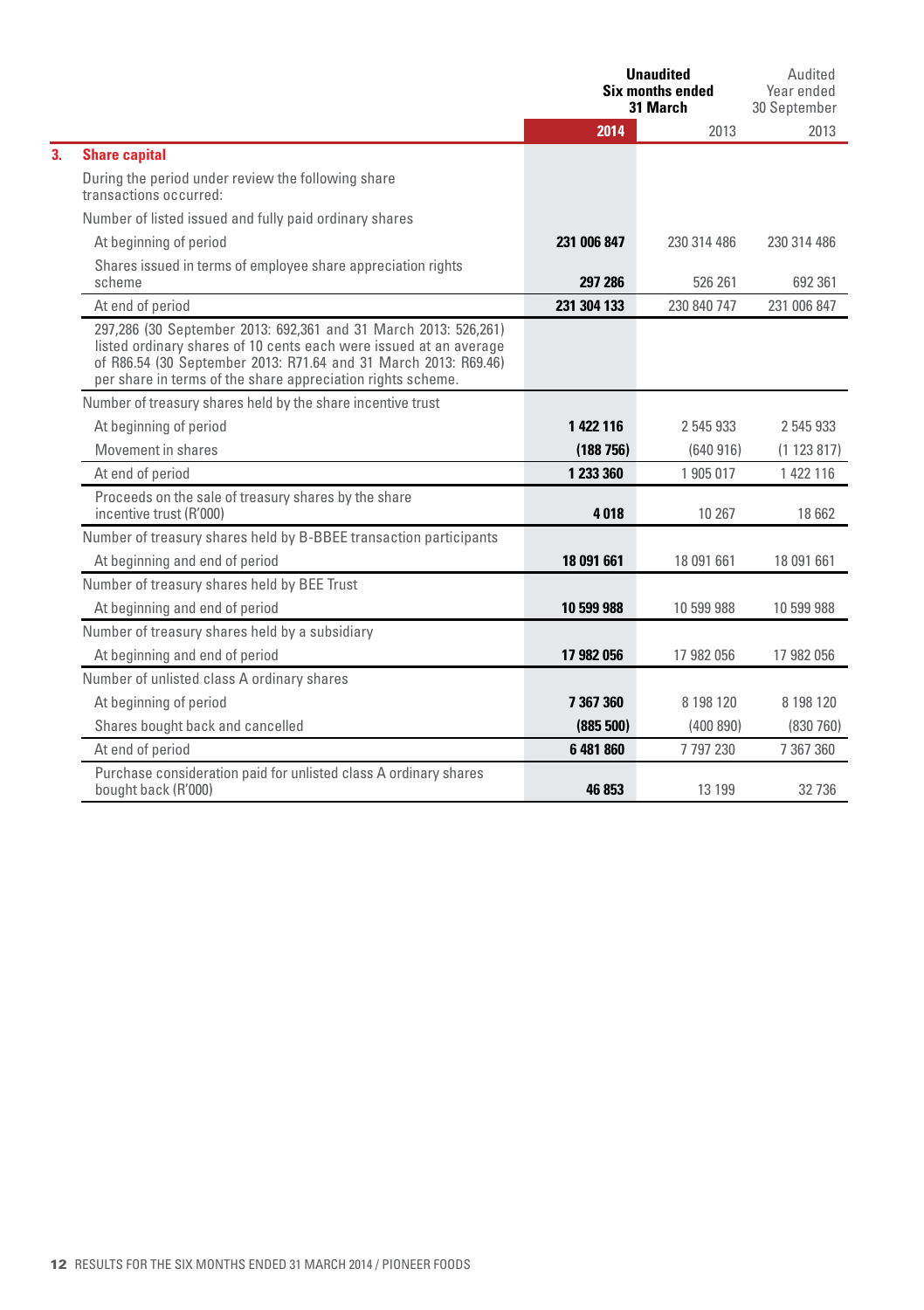#### **4. Impairment of property, plant and equipment and goodwill**

#### *Impairment losses due to the treatment of Quantum Foods as an asset held for sale*

 Shareholders were advised on SENS on 5 September 2013 of the Board's intent to restructure the Company's interest in the Quantum Foods segment, which includes the South African subsidiaries and two foreign African subsidiaries (Bokomo Uganda (Pty) Ltd and Bokomo Zambia Ltd) that produce and sell eggs, chicken products, animal feeds and commercial laying hens.

It is Pioneer Foods' intention to unbundle its interests in Quantum Foods to its shareholders and subsequently list Quantum Foods as a separate legal entity on the JSE, subject to market conditions and regulatory requirements, or any other acceptable corporate action, within approximately six months. Accordingly, Quantum Foods has been presented as an "asset held for sale" and as "discontinued operations" in terms of *IFRS 5 – Non-current Assets Held for Sale and Discontinued Operations* for the reporting period ended 31 March 2014 and the year ended 30 September 2013. Results for the period ended 31 March 2013 were restated accordingly. Refer to note 11 for further detail.

 In terms of IFRS 5, an entity shall measure a non-current disposal group classified as held for sale at the lower of its carrying amount and fair value less costs to sell. The fair value less costs to sell was determined using the average results of an income valuation approach and different scenarios for a market valuation approach. These valuations were performed at 30 September 2013 and updated at 31 March 2014.

 In addition to the impairment charge of R232.0 million recognised in the results for the year ended 30 September 2013, a further impairment charge of R77.7 million is recognised in the line item "Items of a capital nature" for discontinued operations in the statement of comprehensive income for the reporting period. This impairment charge attributable to property, plant and equipment is as follows:

| <b>Nature</b>                 | 2014   |
|-------------------------------|--------|
| Property, plant and equipment | 77.7   |
| Income tax effect             | (20.6) |
| After income tax effect       | 57.1   |
|                               |        |

#### **5. Borrowings**

No material new borrowings were concluded during the period under review. Changes in borrowings mainly reflect repayments made in terms of agreements. Short-term borrowings fluctuate in accordance with changing working capital needs.

#### **6. Events after the reporting date**

#### *6.1 Dividend*

 The Board approved and declared a gross interim dividend of 65.0 cents (2013: gross interim dividend of 46.0 cents and 2013: gross final dividend of 86.0 cents) per ordinary share. This will amount to approximately R143,457,694 (2013: interim of R101,352,454 and 2013: final of R189,727,441) depending on the exact number of ordinary shares issued at the record date. In addition, the 10,599,988 Pioneer Foods shares issued to the Pioneer Foods Broad-based BEE Trust, will receive 20% of the dividend payable, i.e. 13.0 cents (2013: gross interim of 9.2 cents and 2013: gross final dividend of 17.2 cents) per share, amounting to R1,377,998 (2013: interim of R975,199 and 2013: final of R1,823,198).

 The Board approved a gross interim dividend of 19.5 cents (2013: gross interim dividend of 13.8 cents and 2013: gross final dividend of 25.8 cents) per class A ordinary share, being 30% of the dividend payable to the other class ordinary shareholders in terms of the rules of the relevant employee scheme. This will amount to approximately R1,263,963 (2013: interim of R1,047,579 and 2013: final of R1,729,642) depending on the exact number of class A ordinary shares issued at the record date.

#### Additional information disclosed:

 These dividends are declared from income reserves and qualify as a dividend as defined in the Income Tax Act, Act 58 of 1962.

 Dividends will be paid net of dividends tax of 15%, to be withheld and paid to the South African Revenue Services by the Company. Such tax must be withheld unless beneficial owners of the dividend have provided the necessary documentary proof to the relevant regulated intermediary that they are exempt therefrom, or entitled to a reduced rate as result of the double taxation agreement between South Africa and the country of domicile of such owner.

 The total credits for secondary tax on companies utilised as part of this declaration amount to Rnil. The net dividend amounts to 55.25 cents per ordinary share and 16.58 cents per class A ordinary share for shareholders liable to pay dividends tax. The dividend amounts to 65.0 cents per ordinary share and 19.5 cents per class A ordinary share for shareholders exempt from paying dividends tax.

The number of issued ordinary shares and issued class A ordinary shares is 231,304,783 and 6,373,990 respectively as at the date of this declaration.

#### *6.2 Other material events*

 There have been no other material events requiring disclosure after the reporting date and up to the date of approval of the condensed consolidated interim financial statements by the Board.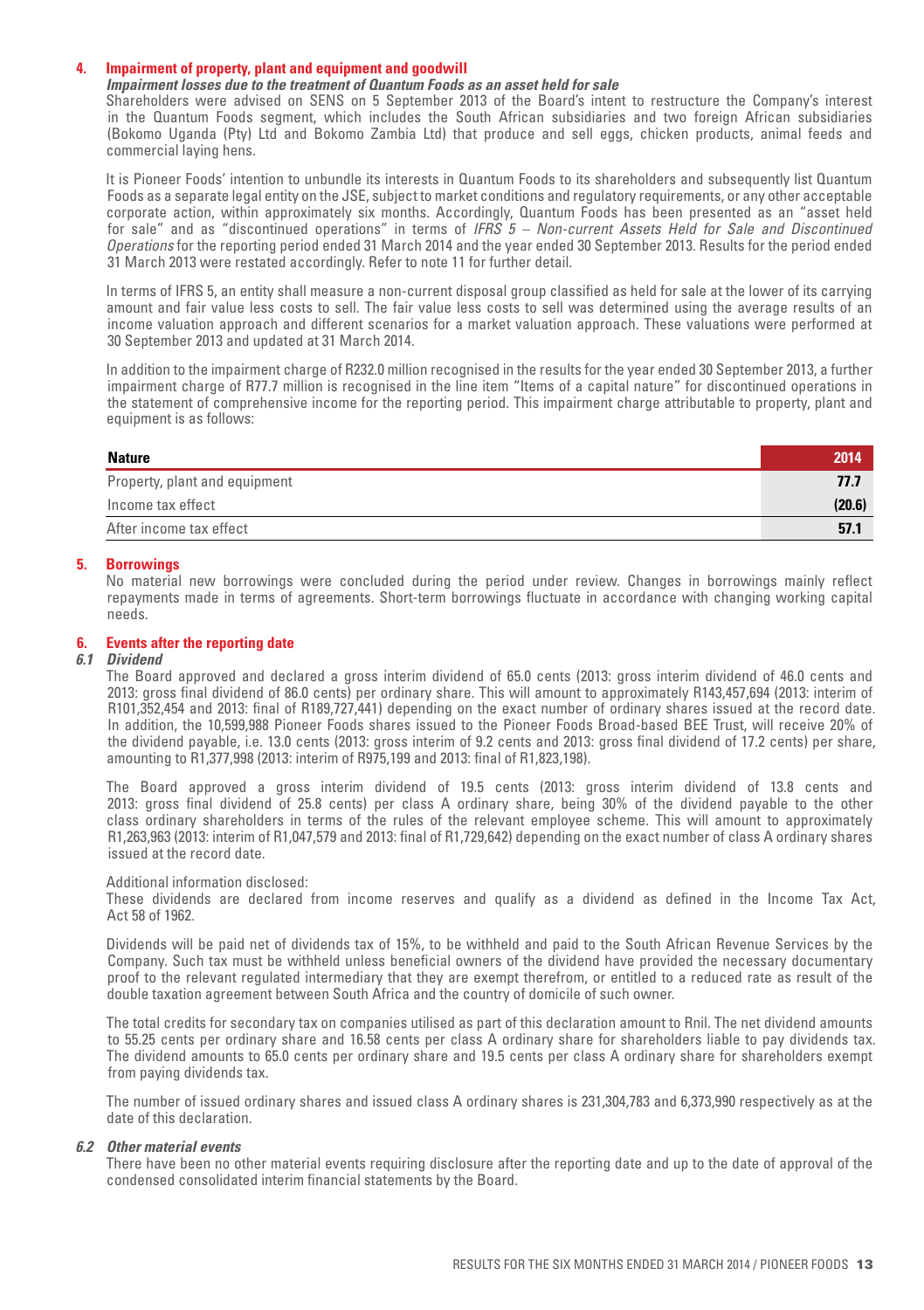#### **7. Contingent liabilities**

#### *7.1 Dispute with egg contract producers – discontinued operations*

As previously reported, the claims from four contract egg producers are still unresolved.

 Pioneer Foods is defending contractual claims from its privatised egg contract producers and the matters were set down for arbitration during 2012. Since the hearings commenced in 2012, settlements were negotiated with the two egg contract producers that had the largest claims. These settlements had no adverse financial impact on Pioneer Foods. The claims from the remaining four contract egg producers are still unresolved.

 Pioneer Foods filed pleas to all these claims and in two of these claims, counterclaims have been filed to recover damages suffered by Pioneer Foods as a result of breach of contract by the contract producers. Pioneer Foods is awaiting the allocation of trial dates in these two matters.

 Management is of the view, based on legal advice regarding the merits of the claims against the Group, that the Group will not incur any material liability in respect of this matter.

#### *7.2 Dispute with broiler farms and breeder farms – discontinued operations*

 Several breeder farms and broiler farms (four in total) also filed claims against Pioneer Foods for the alleged breach of the terms of their supply agreements with Pioneer Foods.

 Only letters of demand have been received thus far and these claims should eventually be finalised by means of arbitration. No date has been set for the arbitration proceedings.

 A further breeder farm has filed a claim against Pioneer Foods for the alleged breach of the terms of a shareholder agreement. A preliminary hearing on the matter was held in March 2013 and the court case had been postponed until August 2013 for hearing. Final judgement was granted in favour of Pioneer Foods during April 2014.

 Based on legal advice regarding the merits of these claims, management is of the view that the Group will not incur any material liability in respect of these matters.

#### *7.3 Class action – continuing operations*

 Stemming from the Competition Commission investigation into collusion among the bread producers in 2006, Pioneer Foods (Pty) Ltd, Tiger Brands Ltd and Premier Foods (Pty) Ltd ("the Producers") were sued by the consumers (members of the public who consumed bread during that period) and the independent distributors that had been contracted by the Producers. They claimed that the Competition Act, Act 89 of 1998, paved the way for class actions against the Producers if they could each have their classes certified. After judgement was handed down by Judge van Zyl in the Cape High Court on 29 August 2011, dismissing the consumers and distributors applications for leave to appeal, both parties have since decided to petition the Supreme Court of Appeal ("SCA"). The consumers' petition papers were served on Pioneer Foods on 22 September 2011 and those of the distributors were served on 28 September 2011.

The SCA held hearings on 6 November 2012 on the distributor matter and on 7 November 2012 on the consumer matter. These proceedings are a result of the appeals launched by the distributors and the consumers in their applications for class certification. The certification applications are a preliminary means for instituting class actions for damages against the Producers relating to previous conduct of these firms in relation to bread, in contravention of the Competition Act, Act 89 of 1998.

 Pioneer Foods successfully defended the class actions by the consumers and distributors during November 2012 resulting in a judgement where the distributors' appeal was dismissed by the SCA. The appeal by the consumers for a "national class" certification was also dismissed by the SCA. The only remaining issue that was remitted back to the Western Cape High Court was whether the consumers would be able to argue for a "Western Cape Class"; however, the papers before the SCA did not support such a finding. They were given an opportunity to supplement their papers, which they have done and the quantum of their claim is R2 million as against the (and to be shared by) the three respondents.

 At the time of reporting, the latter matter was still pending before the Western Cape High Court for the consumers and has been placed under case management by the court's registrar.

 The distributors subsequently filed an appeal with the Constitutional Court against the SCA's judgement that had dismissed their claim. The distributors' Constitutional Court matter was heard in May 2013 and judgement handed down in June 2013. The distributors' appeal was upheld by the Constitutional Court and their matter remitted back to the Western Cape High Court in a similar manner as those of the consumers.

Based on legal advice, management is of the view that no material liability will arise from these claims.

#### *7.4 Guarantees*

 The Group had guarantees in issue of R29.0 million (30 September 2013: R48.5 million) as at 31 March 2014, primarily for loans by third parties to contracted suppliers.

As part of the financial assistance provided by Rand Merchant Bank, a division of FirstRand Bank Ltd ("RMB"), to BEE Investors in terms of the B-BBEE equity transaction concluded during 2012, Pioneer Foods (Pty) Ltd provided RMB with a guarantee amounting to R100 million.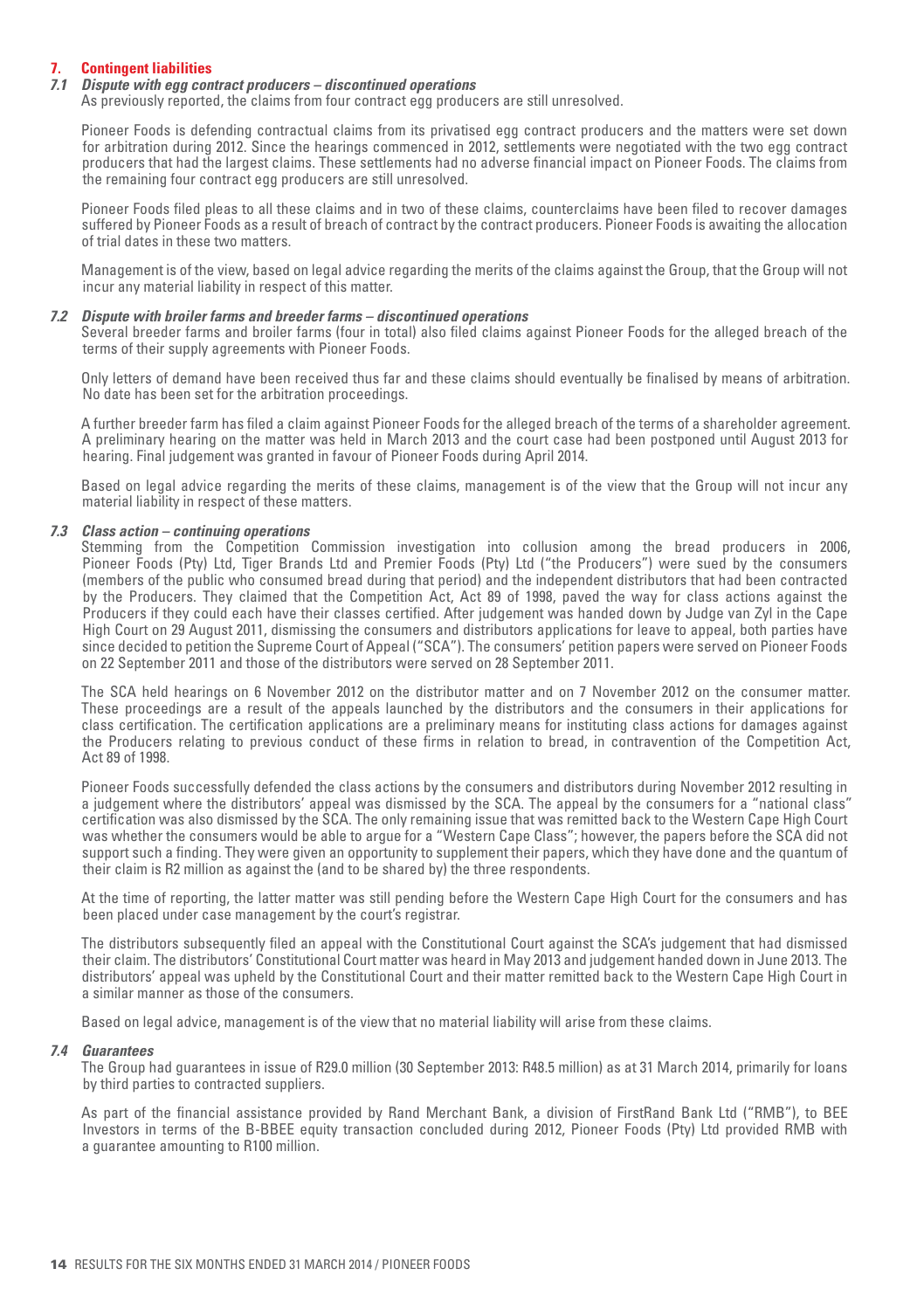#### **8. Future capital commitments**

 Capital expenditure approved by the Board and contracted for amount to R115.1 million (30 September 2013: R265 million). Capital expenditure approved by the Board, but not contracted for yet, amount to R228.7 million (30 September 2013: R242.4 million).

#### **9. Non-current assets held for sale and discontinued operations**

The assets and liabilities related to the Quantum Foods segment, which include the equity interests held in the wholly owned subsidiaries Quantum Foods (Pty) Ltd, Philadelphia Chick Breeders (Pty) Ltd, Lohmann Breeders SA (Pty) Ltd, Bokomo Uganda (Pty) Ltd and Bokomo Zambia Ltd, have been presented as an "asset held for sale" and as "discontinued operations" in terms of *IFRS 5 – Non-current Assets Held for Sale and Discontinued Operations* for the reporting period ended 31 March 2014 and the year ended 30 September 2013 following the approval of the Board in September 2013 to restructure the Company's interest in the Quantum Foods segment.

It is Pioneer Foods' intention to unbundle its interests in Quantum Foods to its shareholders and subsequently list Quantum Foods as a separate legal entity on the JSE, subject to market conditions and regulatory requirements, or any other acceptable corporate action, within approximately six months.

|                                                                | <b>Unaudited</b><br>31 March | Audited<br>30 September |
|----------------------------------------------------------------|------------------------------|-------------------------|
|                                                                | 2014<br>R'm                  | 2013<br>R'm             |
| Assets of the disposal group classified as held for sale:      |                              |                         |
| Property, plant and equipment                                  | 1052.3                       | 1 1 2 9 . 6             |
| Investment in associates                                       | 5.9                          | 6.8                     |
| Inventories                                                    | 227.7                        | 235.9                   |
| <b>Biological assets</b>                                       | 291.2                        | 276.7                   |
| Trade and other receivables                                    | 362.4                        | 275.3                   |
| Deferred income tax                                            | 4.3                          | 3.1                     |
| Derivative financial instruments                               |                              | 0.9                     |
| Current income tax                                             | 0.5                          | 0.5                     |
| Cash and cash equivalents                                      | 109.7                        | 24.6                    |
|                                                                | 2054.0                       | 1 953.4                 |
| Liabilities of the disposal group classified as held for sale: |                              |                         |
| Deferred income tax                                            | 186.9                        | 196.3                   |
| Provision for other liabilities and charges                    | 9.3                          | 9.3                     |
| Trade and other payables                                       | 286.2                        | 274.8                   |
| Derivative financial instruments                               | 1.5                          |                         |
| Current income tax                                             | 1.2                          | 1.6                     |
|                                                                | 485.1                        | 482.0                   |
|                                                                |                              |                         |
| <b>Currency translation reserve</b>                            | (3.2)                        | 22.9                    |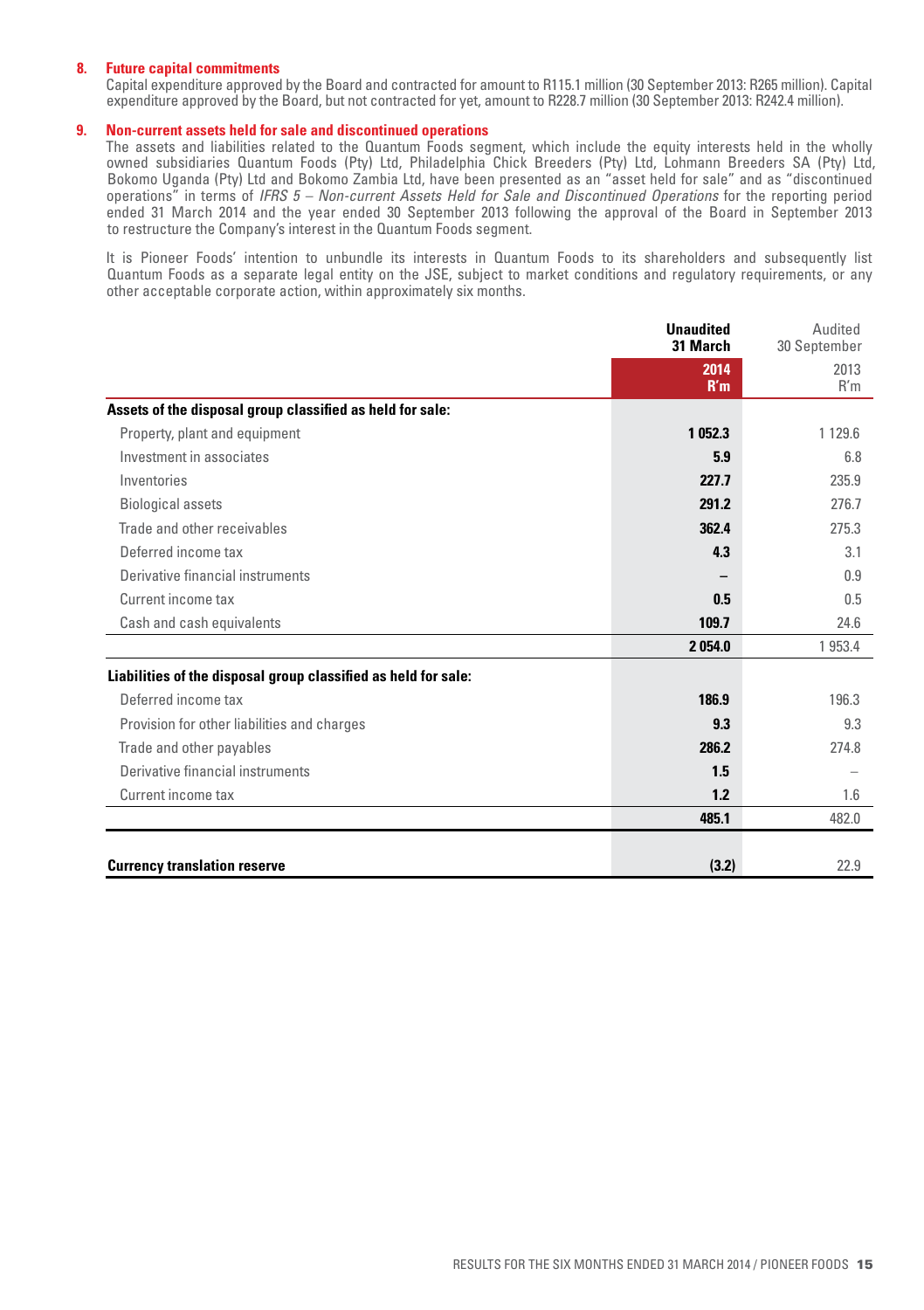|                                                                                                                                                 |             | <b>Unaudited</b><br><b>Six months ended</b><br>31 March | Audited<br>Year ended<br>30 September |  |
|-------------------------------------------------------------------------------------------------------------------------------------------------|-------------|---------------------------------------------------------|---------------------------------------|--|
| Non-current assets held for sale and discontinued<br>operations (continued)                                                                     | 2014<br>R'm | 2013<br>R'm                                             | 2013<br>R'm                           |  |
| The results of discontinued operations and the results<br>recognised on the remeasurement of the Quantum Foods<br>disposal group is as follows: |             |                                                         |                                       |  |
| Revenue                                                                                                                                         | 1789.8      | 1764.0                                                  | 3 547.5                               |  |
| Operating profit/(loss) before items of a capital nature                                                                                        | 66.1        | (21.5)                                                  | 1.3                                   |  |
| Items of a capital nature                                                                                                                       | 1.0         | 1.8                                                     | 1.1                                   |  |
| Investment income                                                                                                                               | 1.2         | 0.8                                                     | 1.6                                   |  |
| Finance costs                                                                                                                                   |             | (0.8)                                                   | (0.8)                                 |  |
| Share of profit of associated companies                                                                                                         |             | 0.2                                                     | 0.3                                   |  |
| Profit/(loss) before income tax                                                                                                                 | 68.3        | (19.5)                                                  | 3.5                                   |  |
| Income tax                                                                                                                                      | (15.4)      | 10.1                                                    | 4.2                                   |  |
| Profit/(loss) after income tax                                                                                                                  | 52.9        | (9.4)                                                   | 7.7                                   |  |
| Loss after income tax recognised on the remeasurement<br>of assets of the disposal group                                                        | (57.1)      | $\overline{\phantom{0}}$                                | (208.1)                               |  |
| Before income tax                                                                                                                               | (77.7)      |                                                         | (232.0)                               |  |
| Income tax                                                                                                                                      | 20.6        |                                                         | 23.9                                  |  |
| Loss for the period from discontinued operations                                                                                                | (4.2)       | (9.4)                                                   | (200.4)                               |  |
| Other comprehensive (loss)/income for the period from<br>discontinued operations                                                                |             |                                                         |                                       |  |
| <b>Currency translation differences</b>                                                                                                         | (26.1)      | 17.6                                                    | 25.3                                  |  |
| Total comprehensive loss for the period from<br>discontinued operations                                                                         | (30.3)      | 8.2                                                     | (175.1)                               |  |
| Cash flows of the disposal group classified as held for sale:                                                                                   |             |                                                         |                                       |  |
| Net cash flow from operating activities                                                                                                         | 224.3       |                                                         | 90.8                                  |  |
| Net cash flow from investment activities                                                                                                        | (20.1)      |                                                         | (469.6)                               |  |
| Net cash flow from financing activities                                                                                                         | (119.1)     |                                                         | 391.3                                 |  |
| Net increase in cash, cash equivalents and bank<br>overdrafts                                                                                   | 85.1        |                                                         | 12.5                                  |  |
| Net cash, cash equivalents and bank overdrafts<br>at beginning of period                                                                        | 24.6        |                                                         | 12.1                                  |  |
| Net cash, cash equivalents and bank overdrafts<br>at end of period                                                                              | 109.7       |                                                         | 24.6                                  |  |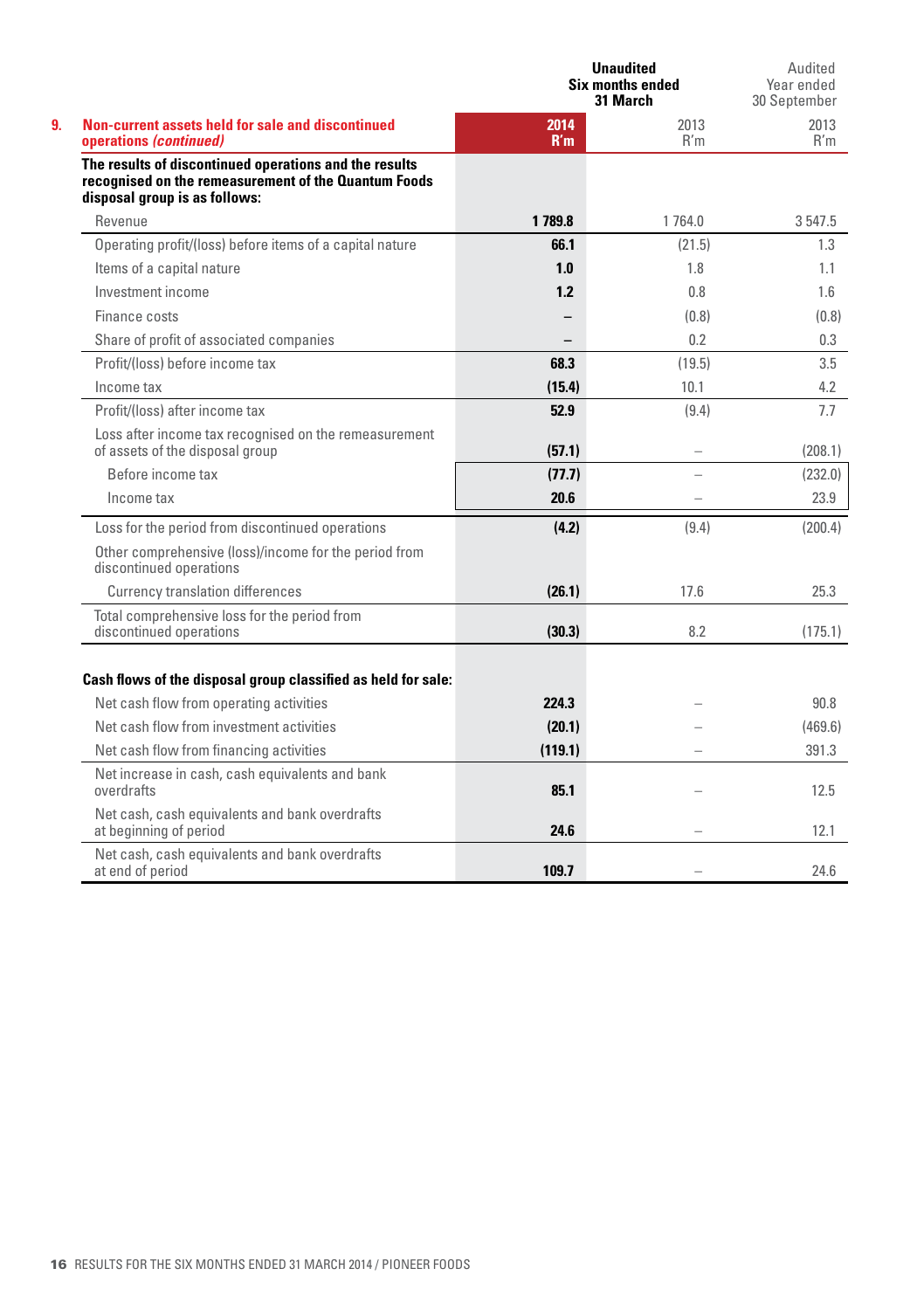#### **10. Fair value measurement**

 The information below analyses assets and liabilities that are carried at fair value at each reporting period, by level of hierarchy as required by IFRS 7 and IFRS 13.

|                                                           |                                                                                                                    | Unaudited fair value measurements at<br>31 March 2014 using:           |                                                                 |
|-----------------------------------------------------------|--------------------------------------------------------------------------------------------------------------------|------------------------------------------------------------------------|-----------------------------------------------------------------|
|                                                           | <b>Quoted prices</b><br>in active<br>markets for<br><b>identical assets</b><br>and liabilities<br>(Level 1)<br>R'm | <b>Significant</b><br>other<br>observable<br>input<br>(Level 2)<br>R'm | <b>Significant</b><br>unobservable<br>input<br>(Level 3)<br>R'm |
| Assets measured at fair value                             |                                                                                                                    |                                                                        |                                                                 |
| Available-for-sale financial assets                       |                                                                                                                    |                                                                        |                                                                 |
| - Listed securities                                       | 64.2                                                                                                               |                                                                        |                                                                 |
| - Unlisted securities (traded over-the-counter)           |                                                                                                                    | 0.7                                                                    |                                                                 |
| Derivative financial instruments                          |                                                                                                                    |                                                                        |                                                                 |
| - Foreign exchange contracts                              |                                                                                                                    | 9.5                                                                    |                                                                 |
| <b>Biological assets</b>                                  |                                                                                                                    |                                                                        |                                                                 |
| - Vineyards                                               |                                                                                                                    |                                                                        | 16.0                                                            |
| Assets of disposal group classified as held for sale      |                                                                                                                    |                                                                        | 2054.0                                                          |
| Liabilities measured at fair value                        |                                                                                                                    |                                                                        |                                                                 |
| Derivative financial instruments                          |                                                                                                                    |                                                                        |                                                                 |
| - Foreign exchange contracts                              |                                                                                                                    | 7.6                                                                    |                                                                 |
| Liabilities of disposal group classified as held for sale |                                                                                                                    |                                                                        | 485.1                                                           |

 There have been no transfers between level one, two or three during the period, nor were there any significant changes to the valuation techniques and input used to determine fair values.

#### *Financial assets and liabilities*

 The fair values of financial instruments traded in active markets (such as publicly traded derivatives and available-for-sale securities) are based on quoted market prices at the reporting date. A market is regarded as active if quoted prices are readily and regularly available from an exchange, dealer, broker, industry group, pricing service, or regulatory agency, and those prices represent actual and regularly occurring market transactions on an arm's length basis. The quoted market price used for financial assets held by the Group is the current bid price. The appropriate quoted market price for financial liabilities is the current ask price. These instruments are included in level 1. Instruments included in level 1 comprise primarily JSE-listed equity investments classified as available-for-sale.

 The fair values of financial instruments that are not traded in an active market (for example, over-the-counter securities) are determined by using valuation techniques. These valuation techniques maximise the use of observable market data where it is available and rely as little as possible on entity-specific estimates. If all significant input required to fair value an instrument were observable, the instrument is included in level 2.

 The Group uses a variety of methods that makes assumptions that are based on market conditions existing at the reporting date. Quoted market prices or dealer quotes for similar instruments are used for long-term debt instruments. Other techniques, such as estimated discounted cash flows, are used to determine the fair value for the remaining financial instruments. The fair values of interest rate swaps and collars are calculated as the present value of the estimated future cash flows. The fair value of foreign exchange contracts is determined using quoted forward exchange rates at the reporting date.

 The carrying amounts of cash, trade and other receivables less provision for impairment, trade and other payables and shortterm borrowings are assumed to approximate their fair values due to the short term until maturity of these assets and liabilities.

The fair value of financial liabilities for disclosure purposes is estimated by discounting the future contractual cash flows at the current market interest rate that is available to the Group for similar financial instruments. The fair values of long-term investments and long-term borrowings are not materially different from the carrying amounts.

#### *Biological assets*

The fair value of vineyards is calculated as the future expected net cash flows from the asset, discounted at a current marketdetermined rate, over the remaining useful lives of the vineyards.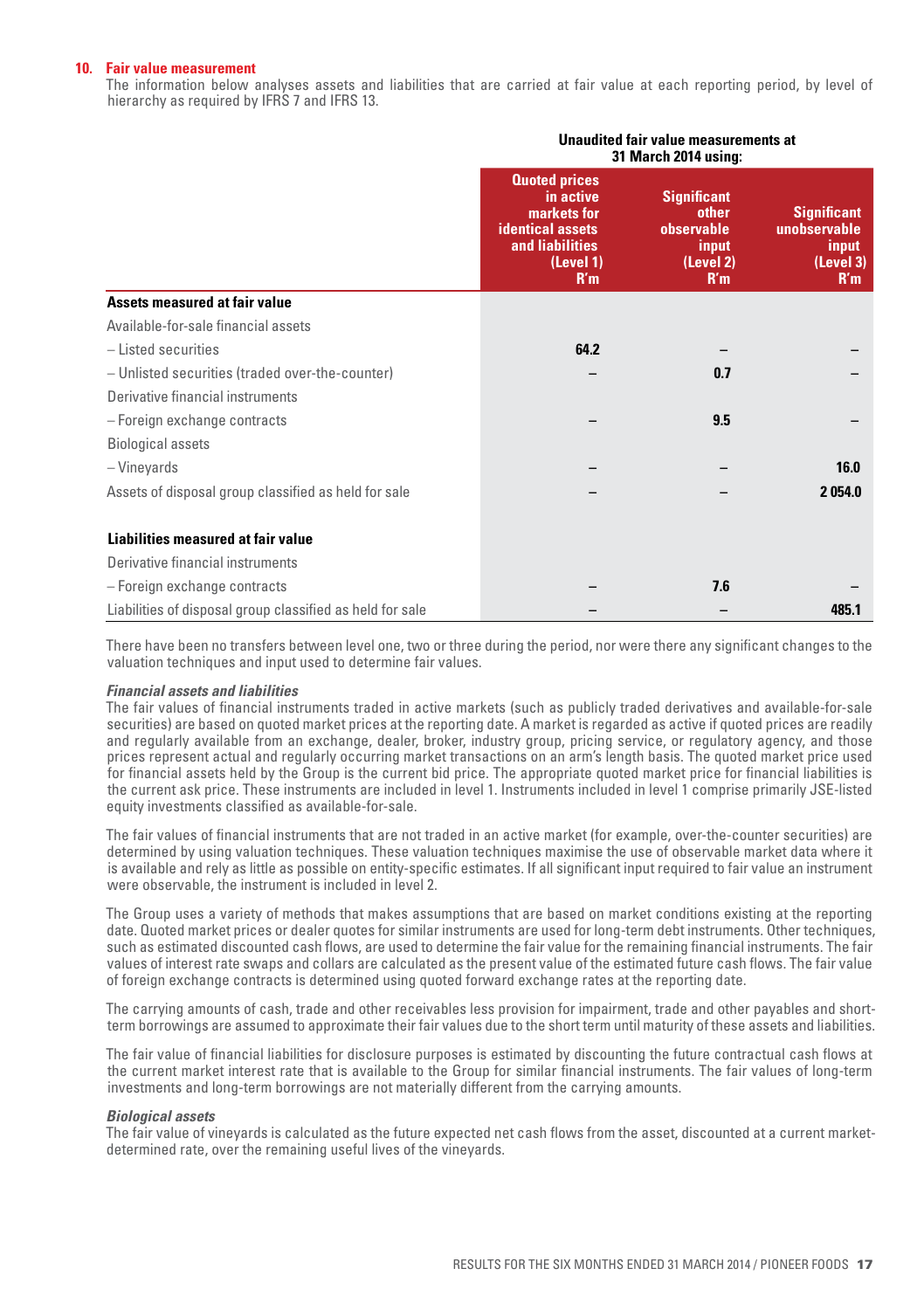#### **10. Fair value measurement** *(continued)*

#### *Assets and liabilities of disposal group classified as held for sale*

The assets and liabilities related to the Quantum Foods segment have been presented as an "asset held for sale" and as "discontinued operations" in terms of *IFRS 5 – Non-current Assets Held for Sale and Discontinued Operations* for the reporting period ended 31 March 2014 and the year ended 30 September 2013. Results for the period ended 31 March 2013 were restated accordingly. Refer to notes 9 and 11 for further detail.

 In terms of IFRS 5, an entity shall measure a non-current disposal group classified as held for sale at the lower of its carrying amount and fair value less costs to sell. The fair value less costs to sell was determined using the average results of an income valuation approach and different scenarios for a market valuation approach.

In terms of the income approach the discounted cash flow method is used to determine the present value of projected future cash flows for a cash-generating unit ("CGU") using a rate of return that is commensurate with the risk associated with the business and the time value of money. This approach requires assumptions about revenue growth rates, operating margins, tax rates and discount rates. The assumptions regarding growth are based on the CGU's internal forecasts for revenue, operating margins and cash flows for a period of five years and by application of a perpetual long-term growth rate thereafter. Past experience, economic trends as well as market and industry trends were taken into consideration. The discount rate used to arrive at the present value of future cash flows represents the weighted average cost of capital ("WACC") for comparable companies operating in similar industries as the applicable CGU, based on publicly available information. The WACC is an estimate of the overall required rate of return on an investment for both debt and equity owners. Its determination requires separate analysis of the cost of equity and debt and considers a risk premium based on an assessment of risks related to the projected cash flows of the CGU.

The South African businesses are deemed a single CGU. Bokomo Uganda (Pty) Ltd and Bokomo Zambia Ltd are two separate CGUs. The market approach assumes that companies operating in the same industry will share similar characteristics and that company values will correlate to these characteristics. The publicly available financial information of similar listed entities have been used to estimate two scenarios of fair value based on EBITDA multiples of these benchmark entities.

The key assumptions used in performing the impairment test, by CGU, were as follows:

| <b>Discount rate</b>  |       |
|-----------------------|-------|
| South Africa          | 17.0% |
| Uganda                | 28.6% |
| Zambia                | 23.1% |
| Perpetual growth rate |       |

| South Africa | 5.5% |
|--------------|------|
| Uganda       | 5.5% |
| Zambia       | 6.5% |

#### **Income tax rate**

| South Africa | 28.0%    |
|--------------|----------|
| Uganda       | $30.0\%$ |
| Zambia       | 12.5%    |

#### **11. Restatement of financial information for comparative periods**

#### *11.1 Impact of the application of IFRS 11*

 In terms of *IFRS 11 – Joint Arrangements,* the Group ceased proportionate consolidation of its investments in joint ventures and now accounts for these investments using the equity method in accordance with *IAS 28 – Investments in Associates and Joint Ventures*.

 The Group applied the change in accounting policy in accordance with the transitional provisions of IFRS 11 from the beginning of the earliest period presented (1 October 2012). The Group recognised the investment in joint ventures as at 1 October 2012 as the aggregate of the carrying amounts of the assets and liabilities that were previously proportionately consolidated. This is the deemed cost of the Group's investment in its joint ventures at initial recognition for purposes of applying equity accounting.

 As per the requirements of *IAS 8 – Accounting Policies, Changes in Accounting Estimates and Errors*, the relevant comparative information has been restated.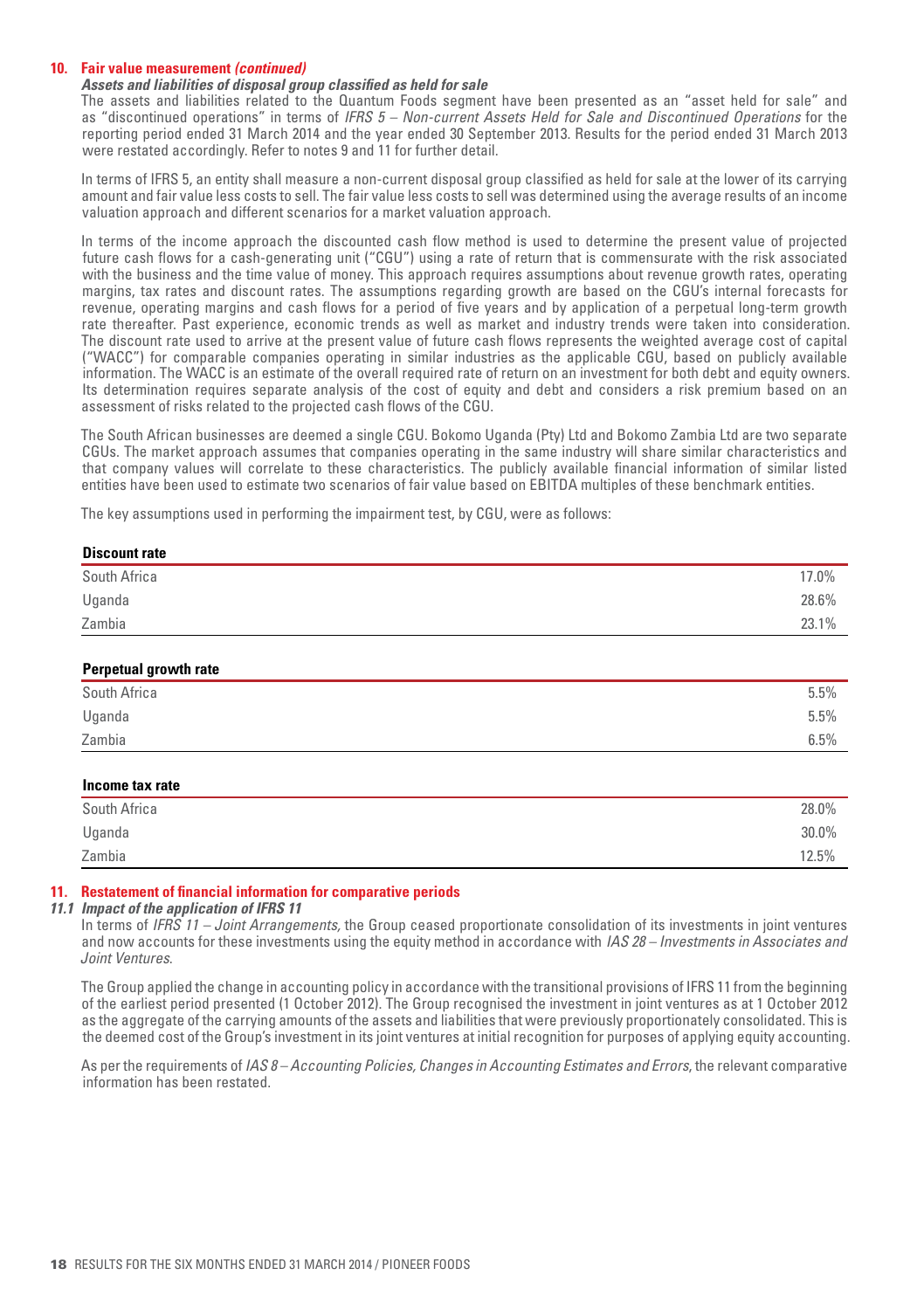#### **11. Restatement of financial information for comparative periods** *(continued)*

#### *11.2 Impact of the application of IAS 19 (revised)*

 IAS 19 (revised) makes a number of changes to the accounting for employee benefits, the most significant relating to defined benefit plans.

IAS 19 (revised):

- • eliminates the 'corridor method' and requires the recognition of remeasurements (including actuarial gains and losses) arising in the reporting period in other comprehensive income;
- • changes the measurement and presentation of certain components of the defined benefit cost. The net amount in profit or loss is affected by the removal of the expected return on plan assets and interest cost components and their replacement by a net interest cost based on the net defined benefit asset or liability;
- • enhances disclosures, including more information about the characteristics of defined benefit plans and related risks.

 IAS 19 (revised) has been applied retrospectively in accordance with its transitional provisions. Consequently, the Group has restated its reported results throughout the comparative periods presented and reported the cumulative effect as at 1 October 2012 as an adjustment to opening equity.

 The effects of the application of IFRS 11 and IAS 19 (revised) are reflected below.

#### *11.3 Non-current assets held for sale and discontinued operations*

The assets and liabilities related to the Quantum Foods segment have been presented as an "asset held for sale" and as "discontinued operations" in terms of *IFRS 5 – Non-current Assets Held for Sale and Discontinued Operations* for the reporting period ended 31 March 2014 and the year ended 30 September 2013. The statement of comprehensive income for the period ended 31 March 2013 was restated accordingly.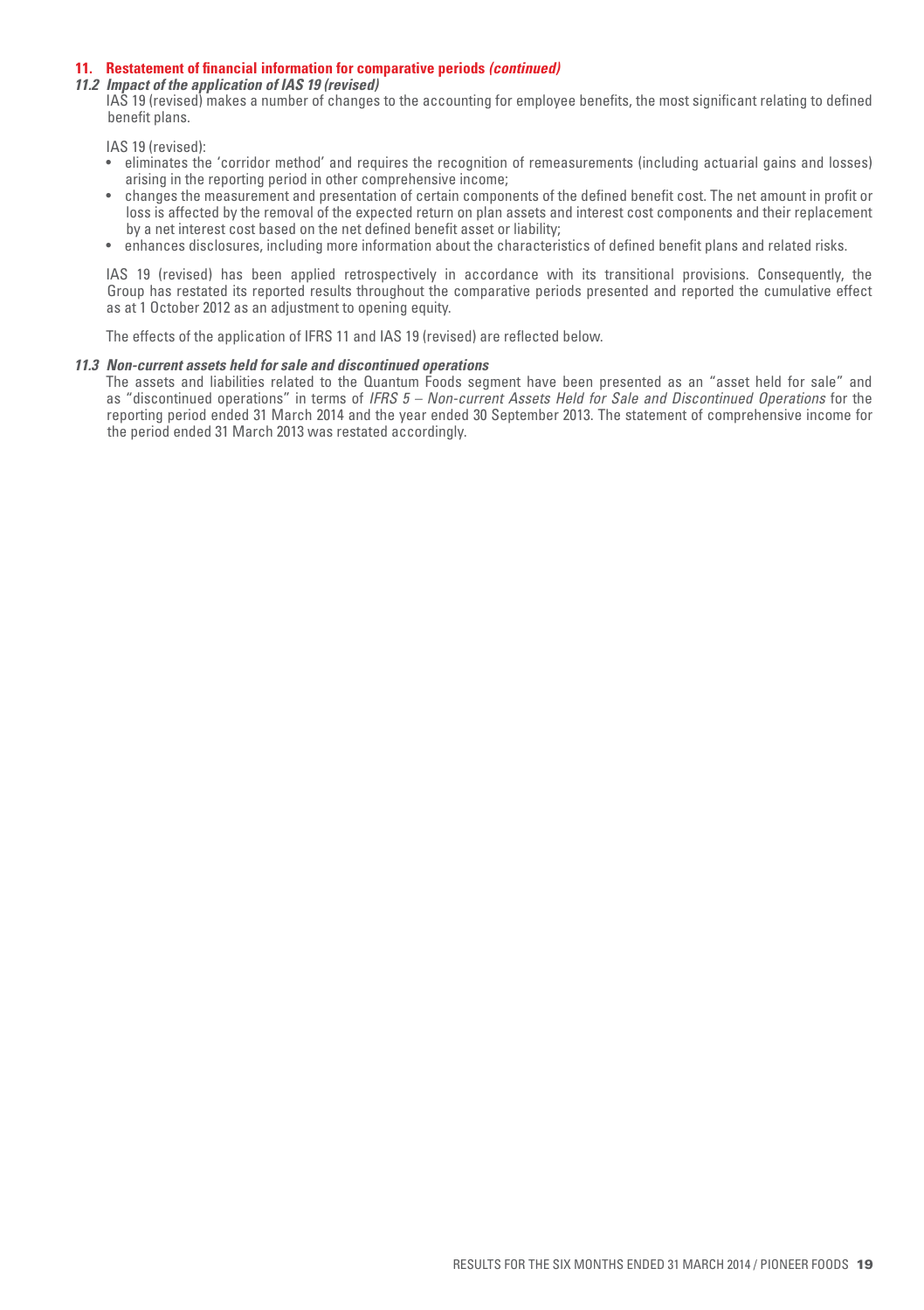### **Group Statement of Comprehensive Income**

#### Previously reported R'm Change in accounting **policy** IFRS 11 R'm Change in accounting policy  $IAS<sub>19</sub>$  R'm Discontinued **Operations** IFRS 5 R'm  **Restated R'm Continuing operations**<br>Revenue Revenue 16 992.3 (675.0) – (11.2) **16 306.1**  Cost of goods sold (11 985.8) 447.1 – 11.2 **(11 527.5)** Gross profit 5 006.5 (227.9) – – **4 778.6**  Other income and gains/(losses) – net 139.5 (3.7) – – 135.8 **135.8**<br>
Other expenses (4090.7) 180.9 2.1 – **(3907.7)** Other expenses (4 090.7) 180.9 2.1 – **(3 907.7)** Excluding the following: <br>
Re-organisation costs (3 876.3) 180.9 2.1 – **(3 693.3)**<br>
(68.5) – – – **(68.5**) Re-organisation costs (68.5) – – – **(68.5)** Phase I B-BBEE transaction share-based payment charge (145.9) – – – **(145.9)** Items of a capital nature (2.2) 12.9 – – **10.7**  Operating profit<br>
Investment income<br>
1 053.1 (37.8) 2.1 – 1 017.4<br>
22.6<br>
22.6 Investment income 18.3 4.3 – – **22.6**  Finance costs (128.6) 3.1 – – **(125.5)** Share of profit of investments accounted for using the equity method<br> **For using the equity method**<br> **For using the equity method**<br> **Profit before income tax**<br> **943.8** (6.7)<br> **2.1** – **939.2** Profit before income tax 943.8 (6.7) 2.1 – **939.2**  Income tax expense (245.2) 6.7 (0.2) – **(238.7)** Profit for the year from continuing operations Loss for the year from discontinued operations (attributable to owners of the parent) (200.4) – – – **(200.4) Profit for the year Other comprehensive income/(loss) for the year** Items that will not subsequently be reclassified to profit or loss: Remeasurement of post-employment benefit obligations – – (1.5) – **(1.5)** Items that may subsequently be reclassified to<br>profit or loss: profit or loss: 80.3 – – – **80.3**  Fair value adjustments to cash flow hedging reserve  $\begin{array}{|c|c|c|c|c|c|c|c|}\n\hline\n\text{For the year} & - & - & - & \textbf{17.3} \\
\hline\n\text{For the year} & & & & \\
\hline\n\end{array}$ For the year (13.7) – – – **(13.7)** Current income tax effect **4.4** – – – – **4.4**<br>Deferred income tax effect (0.5) – – – – (0.5) **Deferred income tax effect**  $(0.5)$  – – – – – (0.5)<br>eclassified to profit or loss – 37.7 – – – – – – 37.7 Reclassified to profit or loss<br>
Current income tax effect<br>
(10.7)  $-$  – – – (10.7) Current income tax effect **(10.7)**  $-$  (**10.7)**<br>Deferred income tax effect **(10.7)**  $-$  (**10.7)** Deferred income tax effect 0.1 – – – **0.1**  Fair value adjustments on available-for-sale financial assets 0.8 – – – **0.8**  For the year 18.8 – – – **18.8**  Deferred income tax effect (1.7) – – – **(1.7)** Reclassified to profit or loss<br>Iovement on foreign currency translation reserve  $\begin{array}{|l|c|c|c|c|c|c|c|c|}\hline (16.3) & - & - & - & - & \textbf{(16.3)}\ \hline \end{array}$ Movement on foreign currency translation reserve **Total comprehensive income for the year** 578.5 – 0.4 – **578.9 Profit for the year attributable to:** Owners of the parent For continuing operations 697.1 – 1.9 – **699.0**  For discontinued operations Non-controlling interest For continuing operations 1.5 – – – **1.5**  498.2 – 1.9 – **500.1 Total comprehensive income for the year attributable to:** Owners of the parent For continuing operations 752.1 – 0.4 – **752.5**  For discontinued operations (175.1) – – – **(175.1)** Non-controlling interest For continuing operations 1.5 – – – **1.5**  578.5 – 0.4 – **578.9**

 **Year ended 30 September 2013**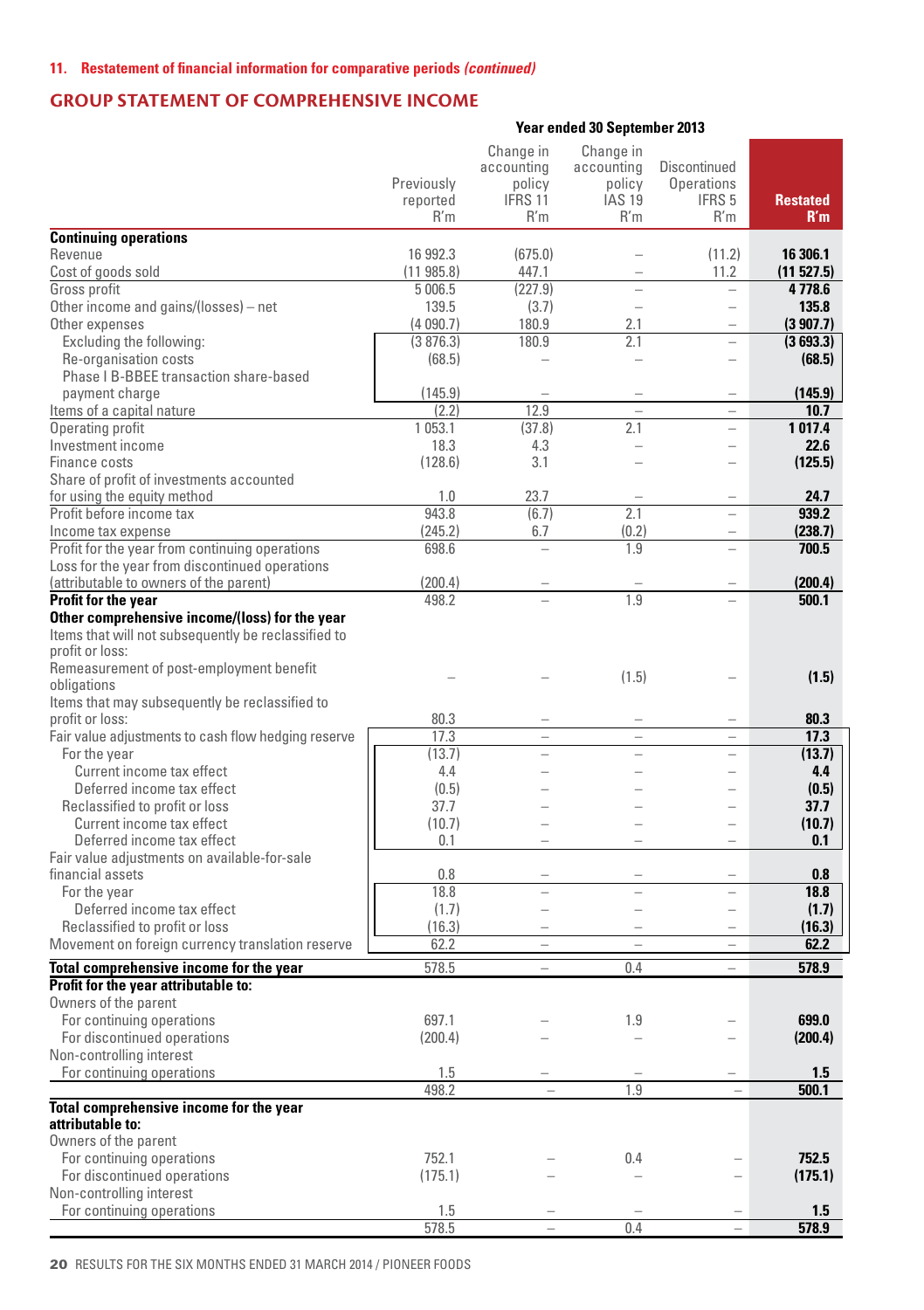#### **11. Restatement of financial information for comparative periods** *(continued)*

# **Group Statement of Financial Position**

|                                                           |                               |                                                     | As at 30 September 2013                                   |                        |
|-----------------------------------------------------------|-------------------------------|-----------------------------------------------------|-----------------------------------------------------------|------------------------|
|                                                           | Previously<br>reported<br>R'm | Change in<br>accounting<br>policy<br>IFRS 11<br>R'm | Change in<br>accounting<br>policy<br><b>IAS 19</b><br>R'm | <b>Restated</b><br>R'm |
| <b>Assets</b>                                             |                               |                                                     |                                                           |                        |
| Property, plant and equipment                             | 4 3 6 3.1                     | (200.5)                                             | $\overline{\phantom{a}}$                                  | 4 162.6                |
| Goodwill                                                  | 227.7                         | (10.0)                                              | $\overline{\phantom{a}}$                                  | 217.7                  |
| Other intangible assets                                   | 470.8                         | (0.1)                                               | $\overline{\phantom{0}}$                                  | 470.7                  |
| <b>Biological assets</b>                                  | 16.0                          | $\overline{\phantom{0}}$                            |                                                           | 16.0                   |
| Investments in and loans to associates and joint ventures | 44.0                          | 300.1                                               |                                                           | 344.1                  |
| Available-for-sale financial assets                       | 59.0                          | $\overline{a}$                                      |                                                           | 59.0                   |
| Trade and other receivables                               | 20.9                          | (0.2)                                               |                                                           | 20.7                   |
| Deferred income tax                                       | 74.3                          | (0.2)                                               | $\overline{\phantom{0}}$                                  | 74.1                   |
| <b>Non-current assets</b>                                 | 5 275.8                       | 89.1                                                | $\overline{a}$                                            | 5 3 6 4 .9             |
| <b>Current assets</b>                                     | 4641.4                        | (225.3)                                             | $\overline{\phantom{0}}$                                  | 4416.1                 |
| Inventories                                               | 2 491.2                       | (90.0)                                              |                                                           | 2 401.2                |
| <b>Biological assets</b>                                  | 8.4                           | (8.4)                                               | $\overline{\phantom{a}}$                                  |                        |
| Derivative financial instruments                          | 11.0                          | (0.4)                                               | $\overline{\phantom{a}}$                                  | 10.6                   |
| Trade and other receivables                               | 1730.9                        | (106.3)                                             | $\overline{\phantom{a}}$                                  | 1624.6                 |
| Current income tax                                        | 1.3                           | (0.6)                                               | $\overline{\phantom{a}}$                                  | 0.7                    |
| Cash and cash equivalents                                 | 398.6                         | (19.6)                                              | ÷                                                         | 379.0                  |
| Assets of disposal group classified as held for sale      | 1953.4                        |                                                     | $\overline{\phantom{a}}$                                  | 1953.4                 |
| <b>Total assets</b>                                       | 11 870.6                      | (136.2)                                             | ۳                                                         | 11 734.4               |
|                                                           |                               |                                                     |                                                           |                        |
| <b>Equity and liabilities</b>                             |                               |                                                     |                                                           |                        |
| Capital and reserves attributable to owners of the parent | 6 580.2                       |                                                     | 1.1                                                       | 6581.3                 |
| Share capital                                             | 23.1                          |                                                     |                                                           | 23.1                   |
| Share premium                                             | 2 188.6                       |                                                     |                                                           | 2 188.6                |
| Treasury shares                                           | (1190.9)                      |                                                     | $\overline{\phantom{0}}$                                  | (1190.9)               |
| Other reserves                                            | 426.2                         |                                                     |                                                           | 426.2                  |
| Retained earnings                                         | 5 133.2                       |                                                     | 1.1                                                       | 5 1 3 4 . 3            |
| Non-controlling interest                                  | 9.3                           |                                                     |                                                           | 9.3                    |
| <b>Total equity</b>                                       | 6 589.5                       |                                                     | 1.1                                                       | 6590.6                 |
| <b>Non-current liabilities</b>                            | 2 3 4 4.2                     | (38.5)                                              | (1.1)                                                     | 2 3 0 4.6              |
| <b>Borrowings</b>                                         |                               |                                                     |                                                           |                        |
| B-BBEE equity transaction third-party finance             | 449.7                         |                                                     |                                                           | 449.7                  |
| Other                                                     | 1 0 3 4.4                     | (26.8)                                              |                                                           | 1 007.6                |
| Provisions for other liabilities and charges              | 121.8                         |                                                     | (1.5)                                                     | 120.3                  |
| Share-based payment liability                             | 251.4                         |                                                     |                                                           | 251.4                  |
| Deferred income tax                                       | 486.9                         | (11.7)                                              | 0.4                                                       | 475.6                  |
| <b>Current liabilities</b>                                | 2 4 5 4.9                     | (97.7)                                              | L.                                                        | 2 3 5 7 . 2            |
| Trade and other payables                                  | 2010.3                        | (84.2)                                              | L.                                                        | 1926.1                 |
| Current income tax                                        | 29.4                          | (1.3)                                               | L,                                                        | 28.1                   |
| Derivative financial instruments                          | 6.2                           | $\equiv$                                            | L.                                                        | 6.2                    |
| Borrowings                                                | 401.3                         | (19.5)                                              | L,                                                        | 381.8                  |
| Loan from joint venture                                   | 7.4                           | 7.3                                                 | $\overline{ }$                                            | 14.7                   |
| Dividends payable                                         | 0.3                           |                                                     | L,                                                        | 0.3                    |
| Liabilities of disposal group classified as held for sale | 482.0                         | $\overline{a}$                                      | $\hspace{0.1in} - \hspace{0.1in}$                         | 482.0                  |
| <b>Total equity and liabilities</b>                       | 11 870.6                      | (136.2)                                             |                                                           | 11 734.4               |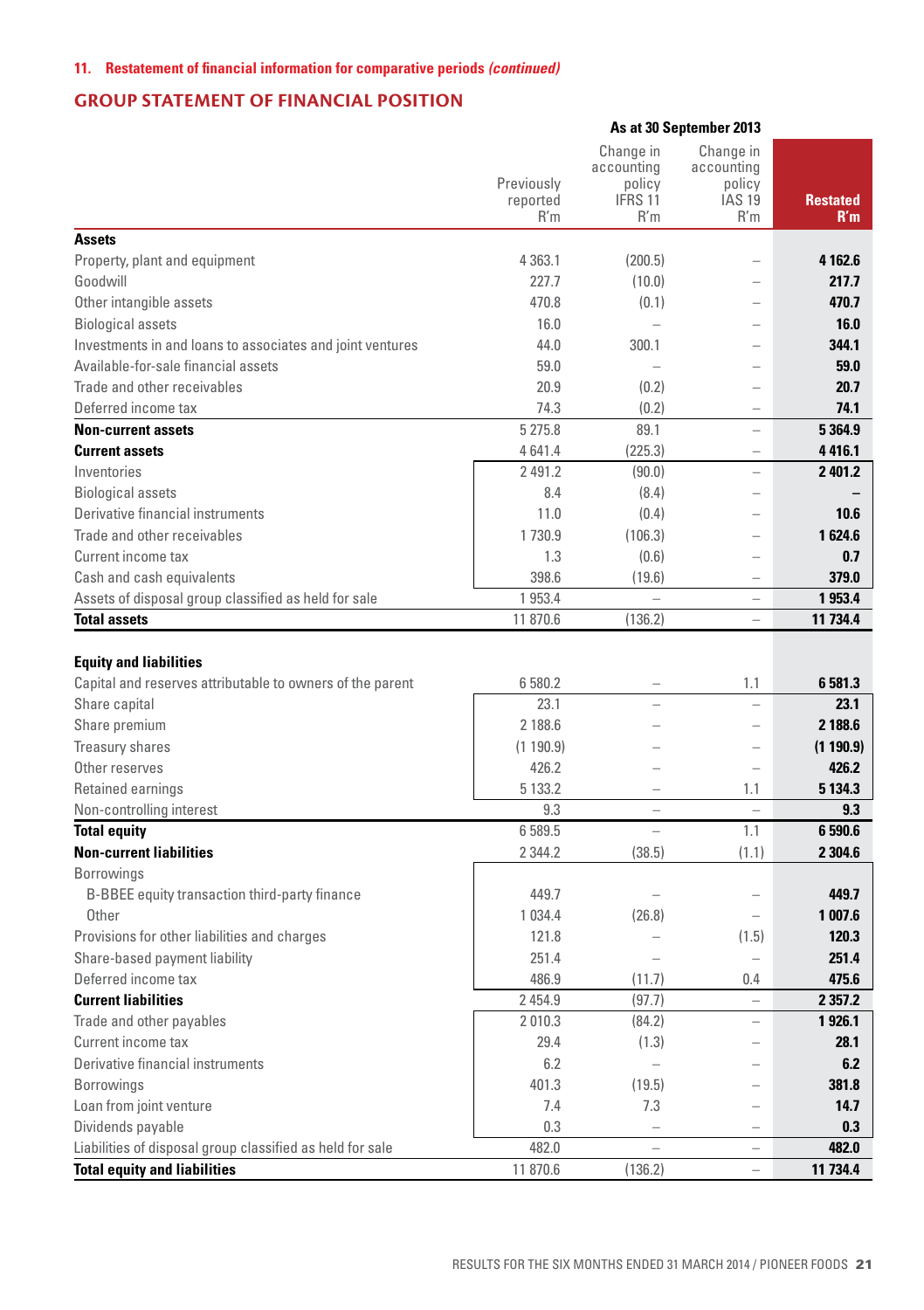# **Group Statement of Cash Flows**

|                                                                                      | Previously<br>reported<br>R'm | Change in<br>accounting<br>policy<br>IFRS 11<br>R'm | <b>Restated</b><br>R'm |
|--------------------------------------------------------------------------------------|-------------------------------|-----------------------------------------------------|------------------------|
| Net cash profit from operating activities                                            | 1623.3                        | (67.0)                                              | 1556.3                 |
| Cash effect from hedging activities                                                  | 22.7                          |                                                     | 22.7                   |
| Working capital changes                                                              | 53.1                          | 13.7                                                | 66.8                   |
| Accrual for Competition Commission penalties paid                                    | (216.7)                       |                                                     | (216.7)                |
| Net cash generated from operations                                                   | 1 482.4                       | (53.3)                                              | 1 429.1                |
| Income tax paid                                                                      | (243.1)                       | 10.0                                                | (233.1)                |
| Net cash flow from operating activities                                              | 1 2 3 9 . 3                   | (43.3)                                              | 1 196.0                |
| Net cash flow from investment activities                                             | (1333.0)                      | 45.8                                                | (1287.2)               |
| Property, plant and equipment and intangible assets                                  |                               |                                                     |                        |
| - additions                                                                          | (842.6)                       | 14.5                                                | (828.1)                |
| $-$ replacements                                                                     | (242.5)                       | 7.5                                                 | (235.0)                |
| - proceeds on disposal                                                               | 28.4                          | (1.7)                                               | 26.7                   |
| <b>Business combinations</b>                                                         | (315.0)                       | $\overline{\phantom{a}}$                            | (315.0)                |
| Proceeds on disposal of and changes in available-for-sale financial assets and loans | 18.5                          | 7.9                                                 | 26.4                   |
| Interest received                                                                    | 18.2                          | 4.3                                                 | 22.5                   |
| Dividends received                                                                   | 1.7                           |                                                     | 1.7                    |
| Dividends received from joint ventures                                               |                               | 13.3                                                | 13.3                   |
| Dividends received from associates                                                   | 0.3                           |                                                     | 0.3                    |
| Net cash flow from financing activities                                              | (204.6)                       | 4.4                                                 | (200.2)                |
| Proceeds from new syndicated borrowings                                              | 1870.0                        |                                                     | 1870.0                 |
| Repayments of other borrowings                                                       | (1700.0)                      | 1.2                                                 | (1698.8)               |
| Share schemes transactions                                                           | (17.1)                        |                                                     | (17.1)                 |
| Interest paid                                                                        | (146.0)                       | 3.2                                                 | (142.8)                |
| Dividends paid                                                                       | (211.5)                       |                                                     | (211.5)                |
| Net decrease in cash, cash equivalents and bank overdrafts                           | (298.3)                       | 6.9                                                 | (291.4)                |
| Net cash, cash equivalents and bank overdrafts at beginning of year                  | 368.1                         | (11.1)                                              | 357.0                  |
| Net cash, cash equivalents and bank overdrafts at end of year                        | 69.8                          | (4.2)                                               | 65.6                   |
| For continuing operations                                                            | 45.2                          | (4.2)                                               | 41.0                   |
| For discontinued operations                                                          | 24.6                          |                                                     | 24.6                   |

**Year ended 30 September 2013**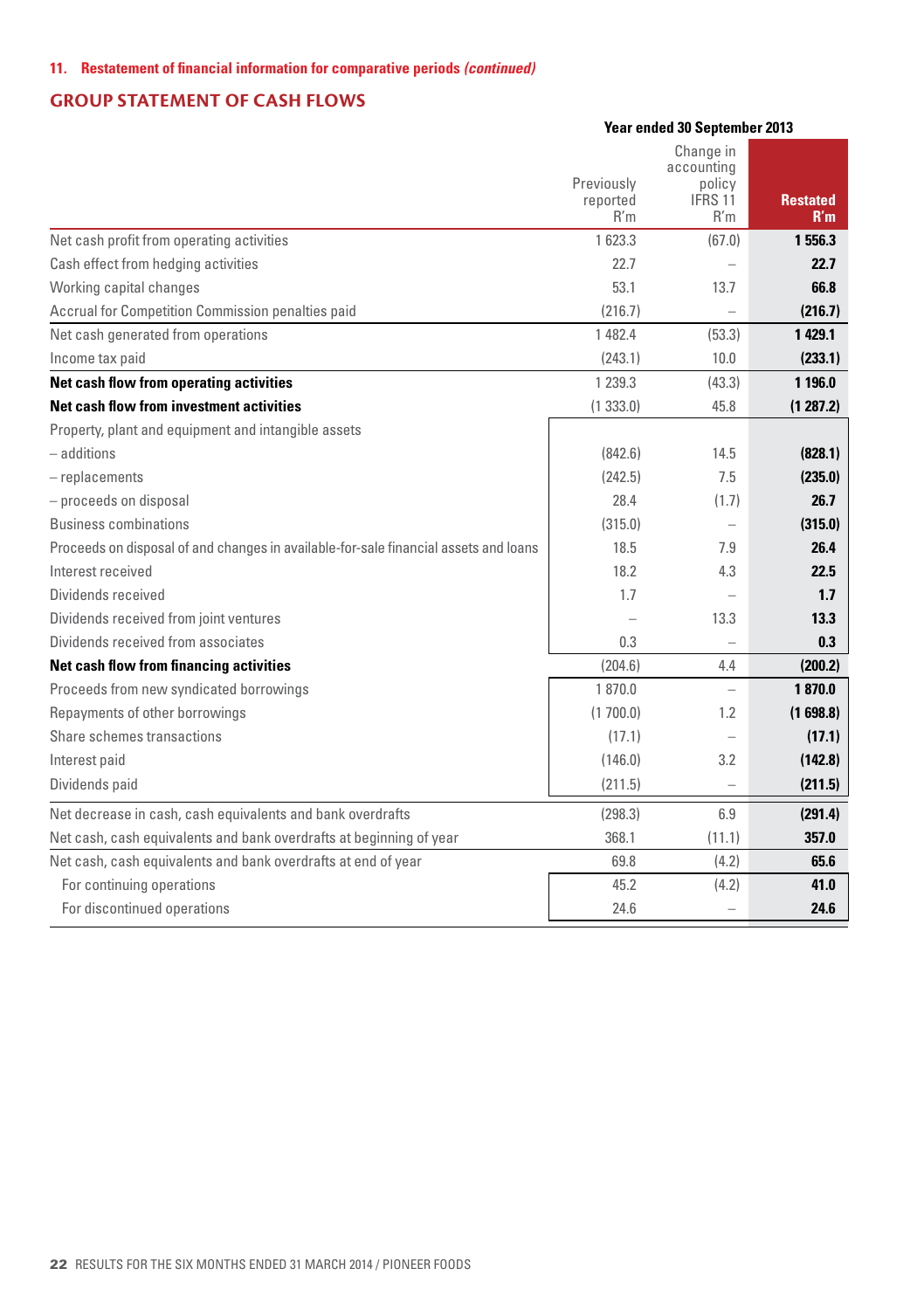# **Group Statement of Comprehensive Income**

|                                                                      |                               | Six months ended 31 March 2013                                 |                                                               |                        |
|----------------------------------------------------------------------|-------------------------------|----------------------------------------------------------------|---------------------------------------------------------------|------------------------|
|                                                                      | Previously<br>reported<br>R'm | Change in<br>accounting<br>policy<br>IFRS <sub>11</sub><br>R'm | Discontinued<br><b>Operations</b><br>IFRS <sub>5</sub><br>R'm | <b>Restated</b><br>R'm |
| <b>Continuing operations</b>                                         |                               |                                                                |                                                               |                        |
| Revenue                                                              | 10 163.4                      | (327.5)                                                        | (1764.0)                                                      | 8071.9                 |
| Cost of goods sold                                                   | (7389.7)                      | 223.8                                                          | 1457.0                                                        | (5708.9)               |
| Gross profit                                                         | 2 7 7 3 . 7                   | (103.7)                                                        | (307.0)                                                       | 2 363.0                |
| Other income and gains/(losses) - net                                | 95.1                          | (2.6)                                                          | (21.3)                                                        | 71.2                   |
| Other expenses                                                       | (2351.6)                      | 83.7                                                           | 349.8                                                         | (1918.1)               |
| Excluding the following:                                             | (2271.8)                      | 83.7                                                           | 349.8                                                         | (1838.3)               |
| Re-organisation costs                                                | (15.0)                        | $\equiv$                                                       | $\overline{\phantom{a}}$                                      | (15.0)                 |
| Phase I B-BBEE transaction share-based payment charge                | (64.8)                        |                                                                |                                                               | (64.8)                 |
| Items of a capital nature                                            | (4.4)                         | 14.4                                                           | (1.8)                                                         | 8.2                    |
| Operating profit                                                     | 512.8                         | (8.2)                                                          | 19.7                                                          | 524.3                  |
| Investment income                                                    | 11.5                          | 2.3                                                            | (0.8)                                                         | 13.0                   |
| Finance costs                                                        | (52.3)                        | 1.7                                                            | 0.8                                                           | (49.8)                 |
| Share of profit of investments accounted for using the equity method | 0.8                           | 2.4                                                            | (0.2)                                                         | 3.0                    |
| Profit before income tax                                             | 472.8                         | (1.8)                                                          | 19.5                                                          | 490.5                  |
| Income tax expense                                                   | (146.2)                       | 1.8                                                            | (10.1)                                                        | (154.5)                |
| Profit for the period from continuing operations                     | 326.6                         | L.                                                             | 9.4                                                           | 336.0                  |
| Loss for the period from discontinued operations (attributable to    |                               |                                                                |                                                               |                        |
| owners of the parent)                                                |                               |                                                                | (9.4)                                                         | (9.4)                  |
| Profit for the period                                                | 326.6                         |                                                                | L.                                                            | 326.6                  |
| Other comprehensive income/(loss) for the period                     |                               |                                                                |                                                               |                        |
| Items that may subsequently be reclassified to profit or loss:       | 47.9                          | $\overline{\phantom{a}}$                                       | $\overline{a}$                                                | 47.9                   |
| Fair value adjustments to cash flow hedging reserve                  | 16.3                          |                                                                |                                                               | 16.3                   |
| For the period                                                       | (29.9)                        |                                                                |                                                               | (29.9)                 |
| Current income tax effect<br>Deferred income tax effect              | 8.5                           |                                                                |                                                               | 8.5                    |
|                                                                      | (0.2)<br>52.7                 |                                                                |                                                               | (0.2)<br>52.7          |
| Reclassified to profit or loss                                       |                               |                                                                |                                                               |                        |
| Current income tax effect<br>Deferred income tax effect              | (14.9)                        |                                                                |                                                               | (14.9)                 |
|                                                                      | 0.1                           | L.                                                             | $\overline{\phantom{0}}$                                      | 0.1<br>5.4             |
| Fair value adjustments on available-for-sale financial assets        | 5.4<br>10.3                   | L.                                                             | i.                                                            | 10.3                   |
| For the period<br>Deferred income tax effect                         |                               | L.                                                             | ۳                                                             |                        |
| Reclassified to profit or loss                                       | (1.5)<br>(3.4)                |                                                                |                                                               | (1.5)<br>(3.4)         |
| Movement on foreign currency translation reserve                     | 26.2                          | $\overline{a}$                                                 | $\overline{a}$                                                | 26.2                   |
|                                                                      |                               |                                                                |                                                               |                        |
| Total comprehensive income for the period                            | 374.5                         | i.                                                             | $\overline{\phantom{0}}$                                      | 374.5                  |
| Profit for the period attributable to:<br>Owners of the parent       |                               |                                                                |                                                               |                        |
|                                                                      | 325.7                         |                                                                | 9.4                                                           | 335.1                  |
| For continuing operations<br>For discontinued operations             |                               |                                                                | (9.4)                                                         | (9.4)                  |
| Non-controlling interest                                             |                               |                                                                |                                                               |                        |
| For continuing operations                                            | 0.9                           |                                                                |                                                               | 0.9                    |
|                                                                      | 326.6                         | L.                                                             | $\overline{\phantom{0}}$                                      | 326.6                  |
| Total comprehensive income for the period attributable to:           |                               |                                                                |                                                               |                        |
| Owners of the parent                                                 |                               |                                                                |                                                               |                        |
| For continuing operations                                            | 373.6                         |                                                                | (8.2)                                                         | 365.4                  |
| For discontinued operations                                          |                               |                                                                | 8.2                                                           | 8.2                    |
| Non-controlling interest                                             |                               |                                                                |                                                               |                        |
| For continuing operations                                            | 0.9                           |                                                                |                                                               | 0.9                    |
|                                                                      | 374.5                         |                                                                | $\overline{a}$                                                | 374.5                  |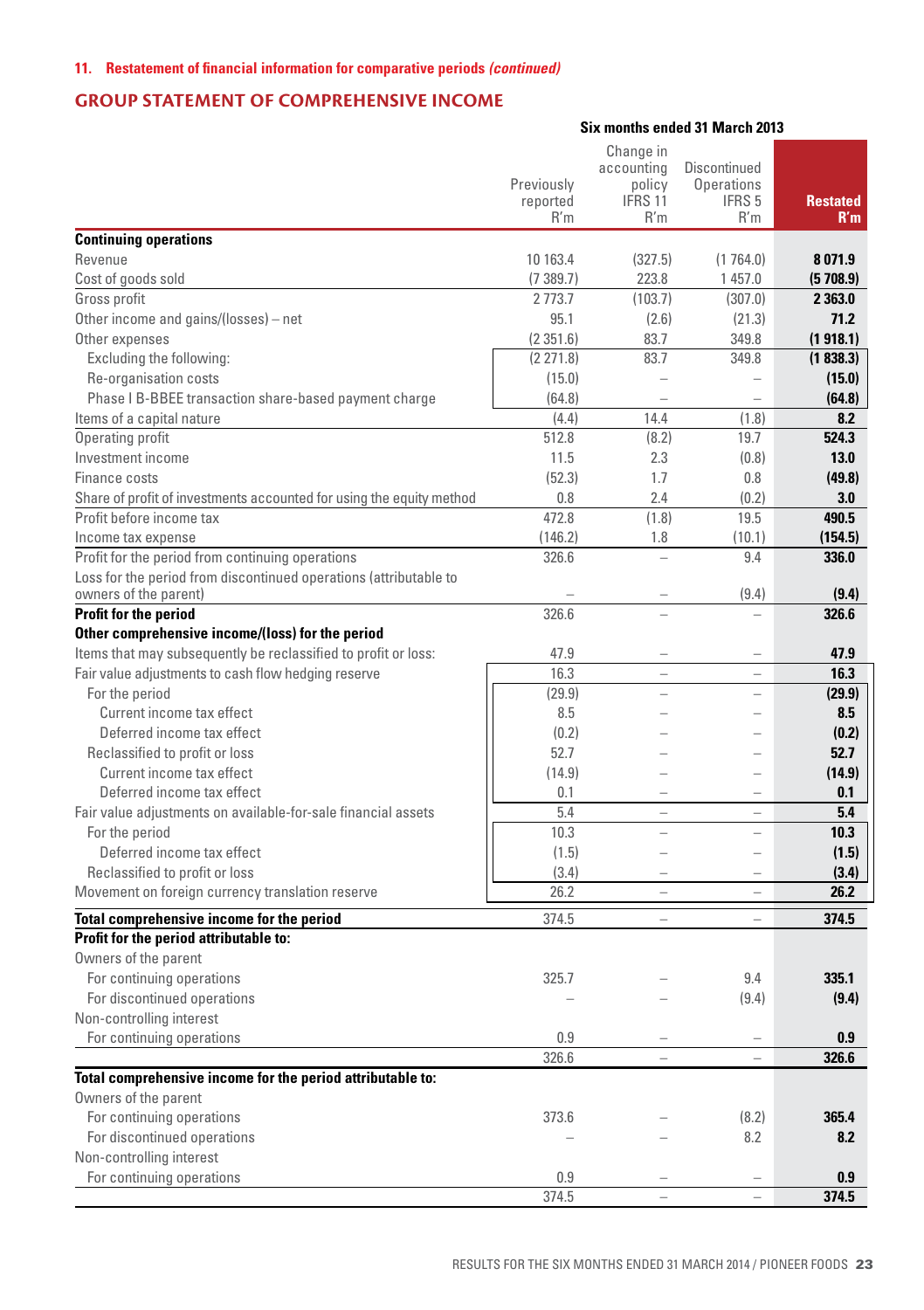# **Group Statement of Financial Position**

|                                                                                            | Previously<br>reported<br>R'm | Change in<br>accounting<br>policy<br>IFRS 11<br>R'm | Change in<br>accounting<br>policy<br><b>IAS 19</b><br>R'm | <b>Restated</b><br>R'm |
|--------------------------------------------------------------------------------------------|-------------------------------|-----------------------------------------------------|-----------------------------------------------------------|------------------------|
| <b>Assets</b>                                                                              |                               |                                                     |                                                           |                        |
| Property, plant and equipment                                                              | 5 2 3 4.6                     | (192.9)                                             |                                                           | 5041.7                 |
| Goodwill                                                                                   | 301.0                         | (10.0)                                              |                                                           | 291.0                  |
| Other intangible assets                                                                    | 474.1                         | $\overline{\phantom{0}}$                            |                                                           | 474.1                  |
| <b>Biological assets</b>                                                                   | 16.0                          |                                                     |                                                           | 16.0                   |
| Investments in and loans to associates and joint ventures                                  | 52.9                          | 282.4                                               | $\overline{\phantom{a}}$                                  | 335.3                  |
| Available-for-sale financial assets                                                        | 61.2                          | $\equiv$                                            | -                                                         | 61.2                   |
| Trade and other receivables                                                                | 21.0                          | (0.2)                                               | L                                                         | 20.8                   |
| Deferred income tax                                                                        | 4.7                           | (0.1)                                               | $\equiv$                                                  | 4.6                    |
| <b>Non-current assets</b>                                                                  | 6 165.5                       | 79.2                                                | L.                                                        | 6 244.7                |
| <b>Current assets</b>                                                                      | 5 5 2 7.7                     | (218.6)                                             | -                                                         | 5 309.1                |
| Inventories                                                                                | 2 597.5                       | (85.4)                                              |                                                           | 2512.1                 |
| <b>Biological assets</b>                                                                   | 295.8                         | (6.8)                                               | $\overline{\phantom{0}}$                                  | 289.0                  |
| Derivative financial instruments                                                           | 8.3                           | (1.3)                                               | $\overline{\phantom{a}}$                                  | 7.0                    |
| Trade and other receivables                                                                | 2 386.5                       | (97.3)                                              | $\overline{\phantom{a}}$                                  | 2 2 8 9 . 2            |
| Current income tax                                                                         | 1.0                           | (0.4)                                               | L                                                         | 0.6                    |
| Cash and cash equivalents                                                                  | 238.6                         | (27.4)                                              | L                                                         | 211.2                  |
| <b>Total assets</b>                                                                        | 11 693.2                      | (139.4)                                             | ÷                                                         | 11 553.8               |
| <b>Equity and liabilities</b><br>Capital and reserves attributable to owners of the parent | 6447.5                        | -                                                   | 0.7                                                       | 6 4 4 8.2              |
| Share capital                                                                              | 23.1                          |                                                     |                                                           | 23.1                   |
| Share premium                                                                              | 2 195.2                       |                                                     | $\overline{\phantom{a}}$                                  | 2 195.2                |
| Treasury shares                                                                            | (1199.3)                      |                                                     | ۳                                                         | (1199.3)               |
| Other reserves                                                                             | 382.0                         |                                                     | L                                                         | 382.0                  |
| Retained earnings                                                                          | 5 046.5                       |                                                     | 0.7                                                       | 5047.2                 |
| Non-controlling interest                                                                   | 9.1                           | ÷                                                   |                                                           | 9.1                    |
| <b>Total equity</b>                                                                        | 6456.6                        | $\overline{a}$                                      | 0.7                                                       | 6457.3                 |
| <b>Non-current liabilities</b>                                                             | 1 486.4                       | (39.9)                                              | (0.7)                                                     | 1 445.8                |
| <b>Borrowings</b>                                                                          |                               |                                                     |                                                           |                        |
| B-BBEE equity transaction third-party finance                                              | 449.7                         |                                                     | ÷                                                         | 449.7                  |
| Other                                                                                      | 37.0                          | (27.4)                                              | $\overline{\phantom{0}}$                                  | 9.6                    |
| Provisions for other liabilities and charges                                               | 123.3                         | L,                                                  | (1.0)                                                     | 122.3                  |
| Share-based payment liability                                                              | 171.4                         |                                                     | L.                                                        | 171.4                  |
| Deferred income tax                                                                        | 705.0                         | (12.5)                                              | 0.3                                                       | 692.8                  |
| <b>Current liabilities</b>                                                                 | 3750.2                        | (99.5)                                              | L.                                                        | 3650.7                 |
| Trade and other payables                                                                   | 1870.2                        | (62.4)                                              | $\overline{\phantom{0}}$                                  | 1807.8                 |
| Current income tax                                                                         | 15.6                          | (2.0)                                               | -                                                         | 13.6                   |
| Derivative financial instruments                                                           | 9.1                           |                                                     | -                                                         | 9.1                    |
| <b>Borrowings</b>                                                                          | 1849.3                        | (40.6)                                              | $\overline{\phantom{a}}$                                  | 1808.7                 |
| Loan from joint venture                                                                    | 5.6                           | 5.5                                                 | L.                                                        | 11.1                   |
| Dividends payable                                                                          | 0.4                           |                                                     | L                                                         | 0.4                    |
| <b>Total equity and liabilities</b>                                                        | 11 693.2                      | (139.4)                                             | ÷                                                         | 11 553.8               |

**As at 31 March 2013**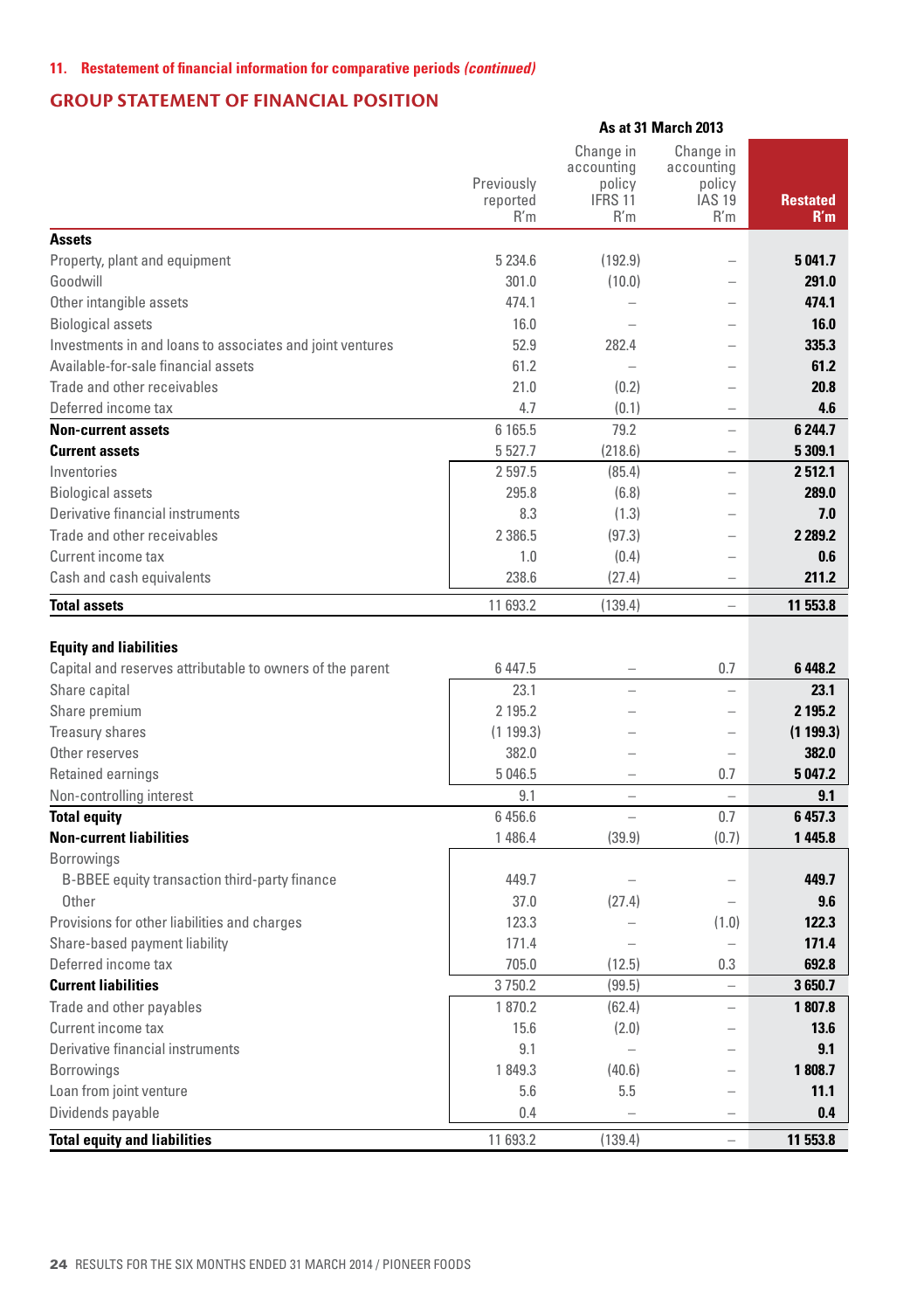#### **Group Statement of Cash Flows**

#### **Six months ended 31 March 2013**

|                                                                                      |            | Change in                |                 |
|--------------------------------------------------------------------------------------|------------|--------------------------|-----------------|
|                                                                                      | Previously | accounting<br>policy     |                 |
|                                                                                      | reported   | IFRS 11                  | <b>Restated</b> |
|                                                                                      | R'm        | R'm                      | R'm             |
| Net cash profit from operating activities                                            | 770.1      | (28.5)                   | 741.6           |
| Cash effect from hedging activities                                                  | 22.8       |                          | 22.8            |
| Working capital changes                                                              | (607.5)    | 20.0                     | (587.5)         |
| Accrual for Competition Commission penalties paid                                    | (216.7)    |                          | (216.7)         |
| Net cash utilised in operations                                                      | (31.3)     | (8.5)                    | (39.8)          |
| Income tax paid                                                                      | (106.9)    | 3.4                      | (103.5)         |
| Net cash flow utilised in operating activities                                       | (138.2)    | (5.1)                    | (143.3)         |
| Net cash flow from investment activities                                             | (770.7)    | 22.9                     | (747.8)         |
| Property, plant and equipment and intangible assets                                  |            |                          |                 |
| - additions                                                                          | (387.4)    | 2.7                      | (384.7)         |
| $-$ replacements                                                                     | (102.2)    | 6.5                      | (95.7)          |
| - proceeds on disposal                                                               | 17.6       |                          | 17.6            |
| <b>Business combinations</b>                                                         | (315.0)    |                          | (315.0)         |
| Proceeds on disposal of and changes in available-for-sale financial assets and loans | 4.4        | 3.5                      | 7.9             |
| Interest received                                                                    | 107        | 2.2                      | 12.9            |
| Dividends received                                                                   | 0.8        | $\overline{\phantom{a}}$ | 0.8             |
| Dividends received from joint ventures                                               |            | 8.0                      | 8.0             |
| Dividends received from associates                                                   | 0.4        |                          | 0.4             |
| Net cash flow from financing activities                                              | (318.8)    | (0.8)                    | (319.6)         |
| Repayments of borrowings                                                             | (124.1)    | (2.6)                    | (126.7)         |
| Share schemes transactions                                                           | (4.7)      | $\overline{\phantom{a}}$ | (4.7)           |
| Interest paid                                                                        | (62.3)     | 1.8                      | (60.5)          |
| Dividends paid                                                                       | (127.7)    |                          | (127.7)         |
| Net decrease in cash, cash equivalents and bank overdrafts                           | (1227.7)   | 17.0                     | (1 210.7)       |
| Net cash, cash equivalents and bank overdrafts at beginning of period                | 368.1      | (11.1)                   | 357.0           |
| Net cash, cash equivalents and bank overdrafts at end of period                      | (859.6)    | 5.9                      | (853.7)         |

#### **12. Preparation of financial statements**

 These condensed consolidated interim financial statements have been prepared under the supervision of LR Cronjé, CA(SA), Group financial director.

#### **13. Audit**

These results have not been audited or reviewed by the external auditors.

#### **Directors**

ZL Combi (Chairman), PM Roux (CEO)\*, LR Cronjé\*, N Celliers, MM du Toit, Prof ASM Karaan, NS Mjoli-Mncube, G Pretorius, LP Retief, AH Sangqu (\* Executive)

#### **Company secretary**

J Jacobs E-mail: Jay-Ann.Jacobs@pioneerfoods.co.za

#### **Registered address**

32 Market Street, Paarl, 7646, PO Box 20, Huguenot, 7645, South Africa Tel: 021 807 5100 Fax: 021 807 5280 E-mail: info@pioneerfoods.co.za

#### **Transfer secretaries**

Computershare Investor Services (Pty) Ltd, PO Box 61051, Marshalltown, 2107, South Africa Tel: 011 370 5000 Fax: 011 688 5209

#### **Sponsor**

PSG Capital (Pty) Ltd, PO Box 7403, Stellenbosch, 7599, South Africa Tel: 021 887 9602 Fax: 021 887 9624